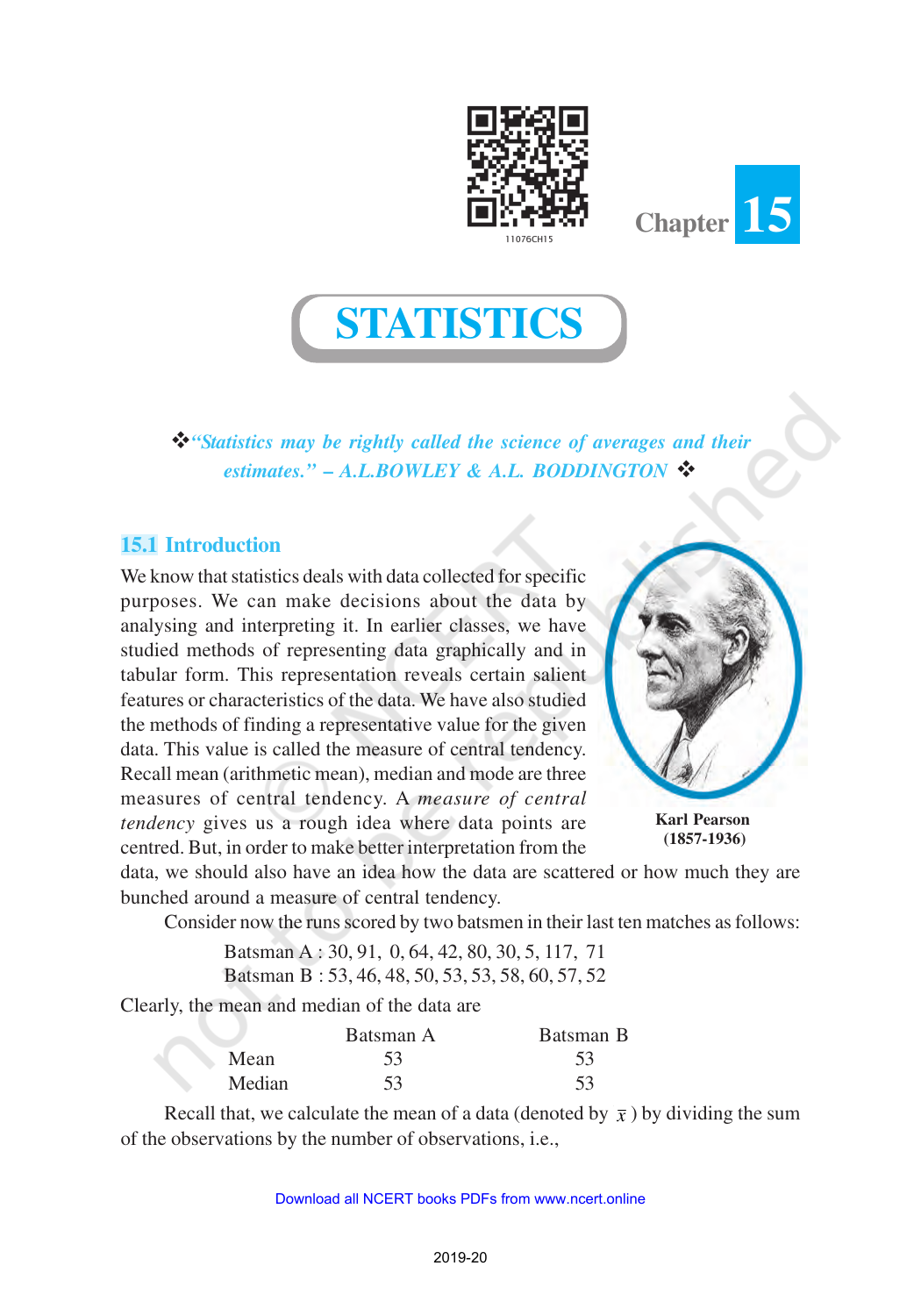$$
\overline{x} = \frac{1}{n} \sum_{i=1}^{n} x_i
$$

Also, the median is obtained by first arranging the data in ascending or descending order and applying the following rule.

If the number of observations is odd, then the median is  $1^{\text{th}}$ 2  $(n+1)$  $\left(\frac{\overline{a}}{2}\right)$  observation.

th

If the number of observations is even, then median is the mean of 2 *n*  $\left(\frac{\overline{}}{2}\right)$  and

th 1 2  $\left(\frac{n}{2}+1\right)^{n}$  observations.

We find that the mean and median of the runs scored by both the batsmen A and B are same i.e., 53. Can we say that the performance of two players is same? Clearly No, because the variability in the scores of batsman A is from 0 (minimum) to 117 (maximum). Whereas, the range of the runs scored by batsman B is from 46 to 60.

Let us now plot the above scores as dots on a number line. We find the following diagrams:

For batsman A



We can see that the dots corresponding to batsman B are close to each other and are clustering around the measure of central tendency (mean and median), while those corresponding to batsman A are scattered or more spread out.

Thus, the measures of central tendency are not sufficient to give complete information about a given data. Variability is another factor which is required to be studied under statistics. Like '*measures of central tendency*' we want to have a single number to describe variability. This single number is called a '*measure of dispersion*'. In this Chapter, we shall learn some of the important measures of dispersion and their methods of calculation for ungrouped and grouped data.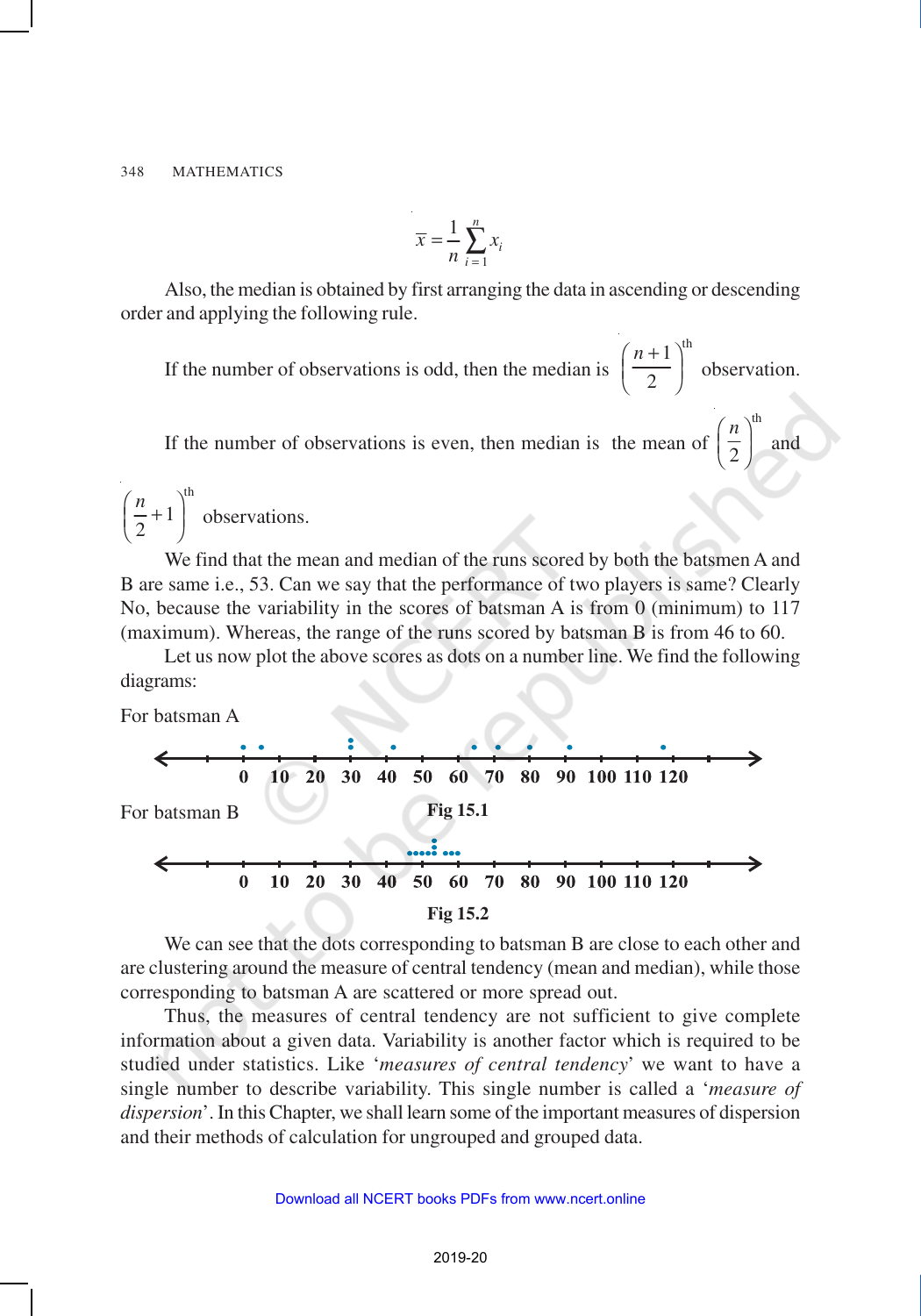## **15.2 Measures of Dispersion**

The dispersion or scatter in a data is measured on the basis of the observations and the types of the measure of central tendency, used there. There are following measures of dispersion:

(i) Range, (ii) Quartile deviation, (iii) Mean deviation, (iv) Standard deviation.

In this Chapter, we shall study all of these measures of dispersion except the quartile deviation.

## **15.3 Range**

Recall that, in the example of runs scored by two batsmen A and B, we had some idea of variability in the scores on the basis of minimum and maximum runs in each series. To obtain a single number for this, we find the difference of maximum and minimum values of each series. This difference is called the 'Range' of the data.

In case of batsman A, Range =  $117 - 0 = 117$  and for batsman B, Range =  $60 - 46 = 14$ . Clearly, Range of A > Range of B. Therefore, the scores are scattered or dispersed in case of A while for B these are close to each other.

Thus, Range of a series = Maximum value – Minimum value.

The range of data gives us a rough idea of variability or scatter but does not tell about the dispersion of the data from a measure of central tendency. For this purpose, we need some other measure of variability. Clearly, such measure must depend upon the difference (or deviation) of the values from the central tendency.

The important measures of dispersion, which depend upon the deviations of the observations from a central tendency are mean deviation and standard deviation. Let us discuss them in detail.

## **15.4 Mean Deviation**

Recall that the deviation of an observation *x* from a fixed value *'a'* is the difference  $x - a$ . In order to find the dispersion of values of *x* from a central value *'a'*, we find the deviations about *a*. An absolute measure of dispersion is the mean of these deviations. To find the mean, we must obtain the sum of the deviations. But, we know that a measure of central tendency lies between the maximum and the minimum values of the set of observations. Therefore, some of the deviations will be negative and some positive. Thus, the sum of deviations may vanish. Moreover, the sum of the deviations from mean  $(\bar{x})$  is zero.

Also Mean of deviations 
$$
=
$$
  $\frac{\text{Sum of deviations}}{\text{Number of observations}} = \frac{0}{n} = 0$ 

Thus, finding the mean of deviations about mean is not of any use for us, as far as the measure of dispersion is concerned.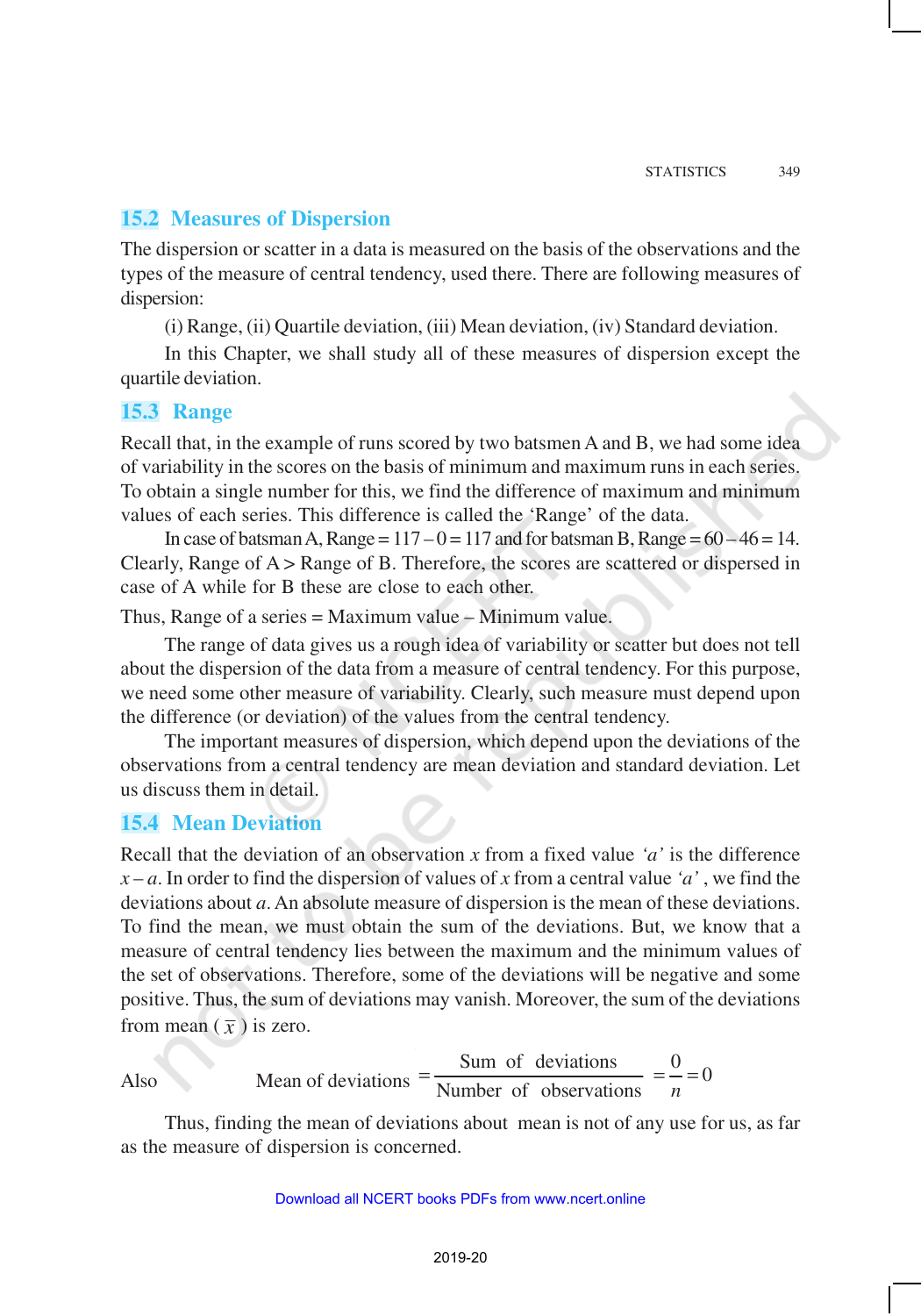Remember that, in finding a suitable measure of dispersion, we require the distance of each value from a central tendency or a fixed number '*a*'. Recall, that the absolute value of the difference of two numbers gives the distance between the numbers when represented on a number line. Thus, to find the measure of dispersion from a fixed number '*a*' we may take the mean of the absolute values of the deviations from the central value. This mean is called the '*mean deviation*'. Thus mean deviation about a central value '*a*' is the mean of the absolute values of the deviations of the observations from '*a*'. The mean deviation from '*a*' is denoted as M.D. (*a*). Therefore,

M.D.
$$
(a) = \frac{\text{Sum of absolute values of deviations from } 'a' \text{.}}{\text{Number of observations}}
$$

*Remark* Mean deviation may be obtained from any measure of central tendency. However, mean deviation from mean and median are commonly used in statistical studies.

.

Let us now learn how to calculate mean deviation about mean and mean deviation about median for various types of data

**15.4.1** *Mean deviation for ungrouped data* Let *n* observations be  $x_1, x_2, x_3, \ldots, x_n$ . The following steps are involved in the calculation of mean deviation about mean or median:

- **Step 1** Calculate the measure of central tendency about which we are to find the mean deviation. Let it be '*a*'.
- **Step 2** Find the deviation of each  $x_i$  from *a*, i.e.,  $x_1 a$ ,  $x_2 a$ ,  $x_3 a$ , ...,  $x_n a$
- **Step 3** Find the absolute values of the deviations, i.e., drop the minus sign  $(-)$ , if it is

there, i.e., 
$$
|x_1 - a|, |x_2 - a|, |x_3 - a|, \dots, |x_n - a|
$$

**Step 4** Find the mean of the absolute values of the deviations. This mean is the mean deviation about *a*, i.e.,

M.D.(a) = 
$$
\frac{\sum_{i=1}^{n} |x_i - a|}{n}
$$
  
M.D. ( $\overline{x}$ ) =  $\frac{1}{n} \sum_{i=1}^{n} |x_i - \overline{x}|$ , where  $\overline{x}$  = Mean  
M.D. (M) =  $\frac{1}{n} \sum_{i=1}^{n} |x_i - M|$ , where M = Media

Thus

and

M.D. (M) = 
$$
\frac{1}{n} \sum_{i=1}^{n} |x_i - M|
$$
, where M = Median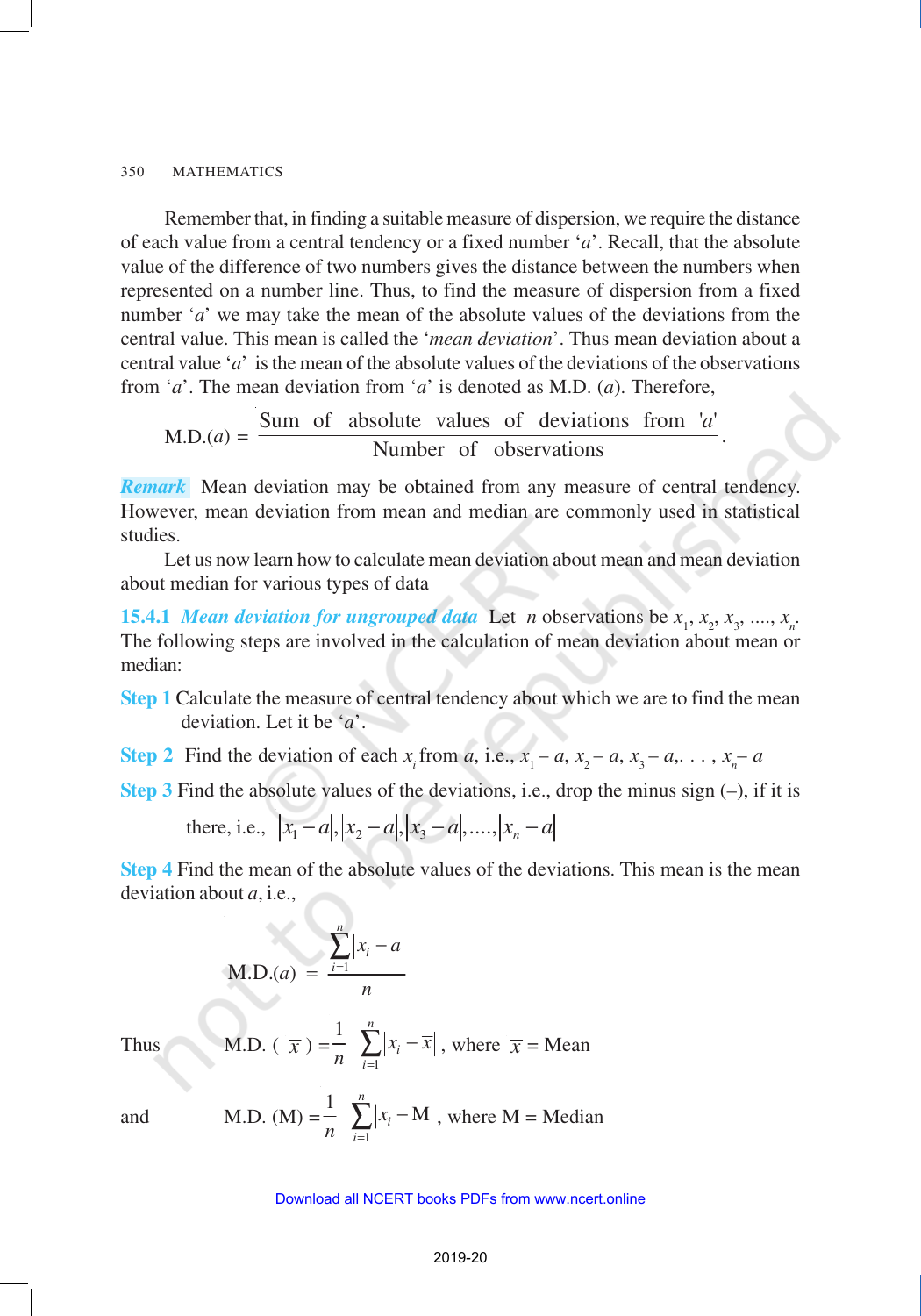**ANote** In this Chapter, we shall use the symbol M to denote median unless stated otherwise.Let us now illustrate the steps of the above method in following examples.

**Example 1** Find the mean deviation about the mean for the following data:

6, 7, 10, 12, 13, 4, 8, 12

**Solution** We proceed step-wise and get the following:

**Step 1** Mean of the given data is

$$
\overline{x} = \frac{6 + 7 + 10 + 12 + 13 + 4 + 8 + 12}{8} = \frac{72}{8} = 9
$$

**Step 2** The deviations of the respective observations from the mean  $\bar{x}$ , i.e.,  $x_i - \bar{x}$  are

$$
6-9, 7-9, 10-9, 12-9, 13-9, 4-9, 8-9, 12-9,
$$

or  $-3, -2, 1, 3, 4, -5, -1, 3$ 

**Step 3** The absolute values of the deviations, i.e.,  $|x_i - \overline{x}|$  are

3, 2, 1, 3, 4, 5, 1, 3

**Step 4** The required mean deviation about the mean is

M.D. 
$$
(\overline{x}) = \frac{\sum_{i=1}^{8} |x_i - \overline{x}|}{8}
$$
  
=  $\frac{3+2+1+3+4+5+1+3}{8} = \frac{22}{8} = 2.75$ 

**ANOTE** Instead of carrying out the steps every time, we can carry on calculation, step-wise without referring to steps.

**Example 2** Find the mean deviation about the mean for the following data:

12, 3, 18, 17, 4, 9, 17, 19, 20, 15, 8, 17, 2, 3, 16, 11, 3, 1, 0, 5

**Solution** We have to first find the mean  $(\bar{x})$  of the given data

$$
\overline{x} = \frac{1}{20} \sum_{i=1}^{20} x_i = \frac{200}{20} = 10
$$

The respective absolute values of the deviations from mean, i.e.,  $|x_i - \overline{x}|$  are

2, 7, 8, 7, 6, 1, 7, 9, 10, 5, 2, 7, 8, 7, 6, 1, 7, 9, 10, 5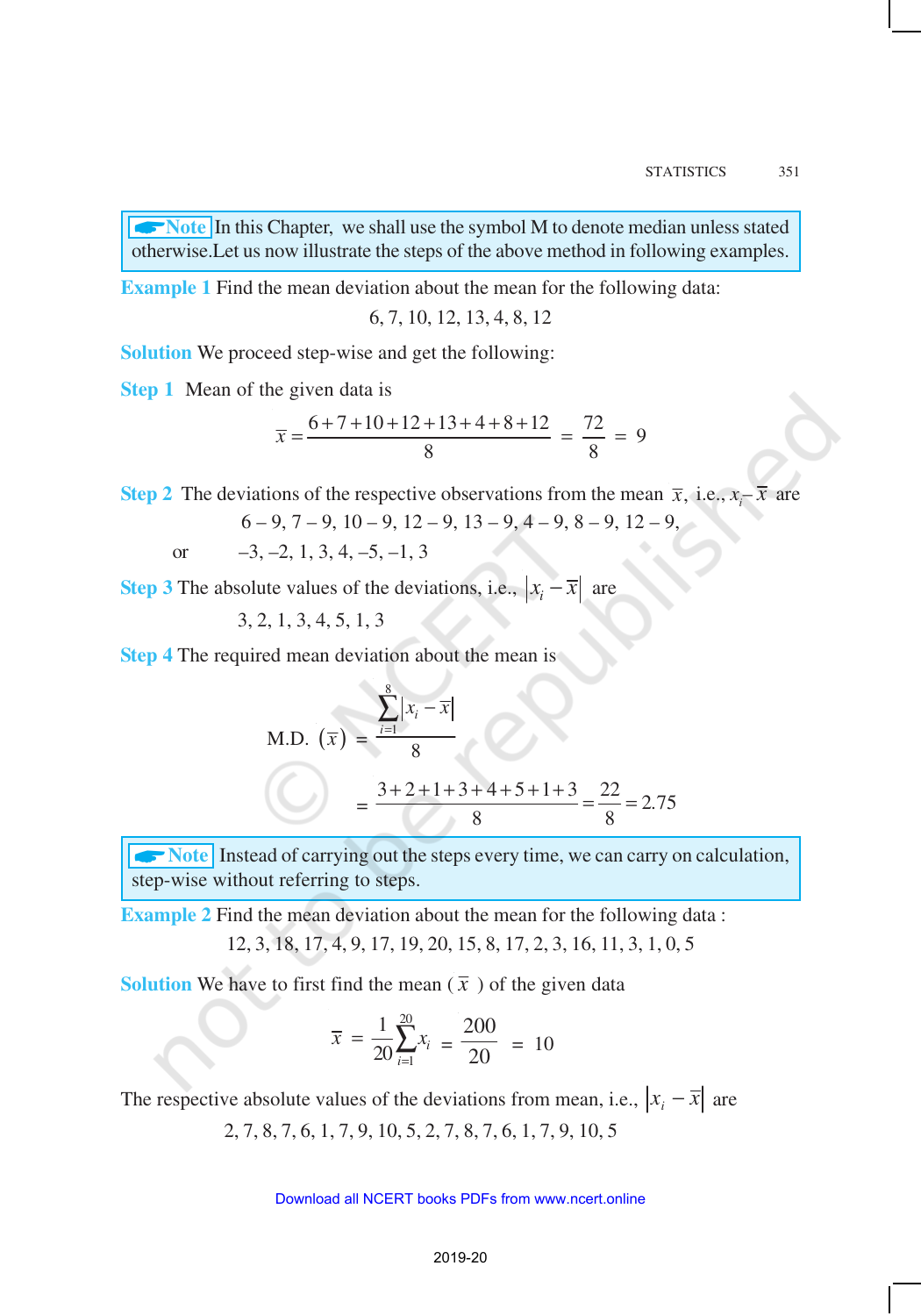Therefore

$$
\sum_{i=1}^{20} |x_i - \overline{x}| = 124
$$

20

*i*

=

and M.D. 
$$
(\bar{x}) = \frac{124}{20} = 6.2
$$

**Example 3** Find the mean deviation about the median for the following data: 3, 9, 5, 3, 12, 10, 18, 4, 7, 19, 21.

**Solution** Here the number of observations is 11 which is odd. Arranging the data into ascending order, we have 3, 3, 4, 5, 7, 9, 10, 12, 18, 19, 21

Now Median = 
$$
\left(\frac{11 + 1}{2}\right)^{th}
$$
 or 6<sup>th</sup> observation = 9

The absolute values of the respective deviations from the median, i.e.,  $|x_i - M|$ 

$$
6, 6, 5, 4, 2, 0, 1, 3, 9, 10, 12
$$

Therefore

$$
\sum_{i=1}^{11} |x_i - \mathbf{M}| = 58
$$

and M.D. (M) = 
$$
\frac{1}{11} \sum_{i=1}^{11} |x_i - M| = \frac{1}{11} \times 58 = 5.27
$$

**15.4.2** *Mean deviation for grouped data* We know that data can be grouped into two ways :

- (a) Discrete frequency distribution,
- (b) Continuous frequency distribution.

Let us discuss the method of finding mean deviation for both types of the data.

**(a) Discrete frequency distribution** Let the given data consist of *n* distinct values  $x_1, x_2, ..., x_n$  occurring with frequencies  $f_1, f_2, ..., f_n$  respectively. This data can be represented in the tabular form as given below, and is called *discrete frequency distribution*:

$$
x: x_1 \quad x_2 \quad x_3 \dots x_n
$$

$$
f: f_1 \quad f_2 \quad f_3 \dots f_n
$$

## **(i) Mean deviation about mean**

First of all we find the mean  $\bar{x}$  of the given data by using the formula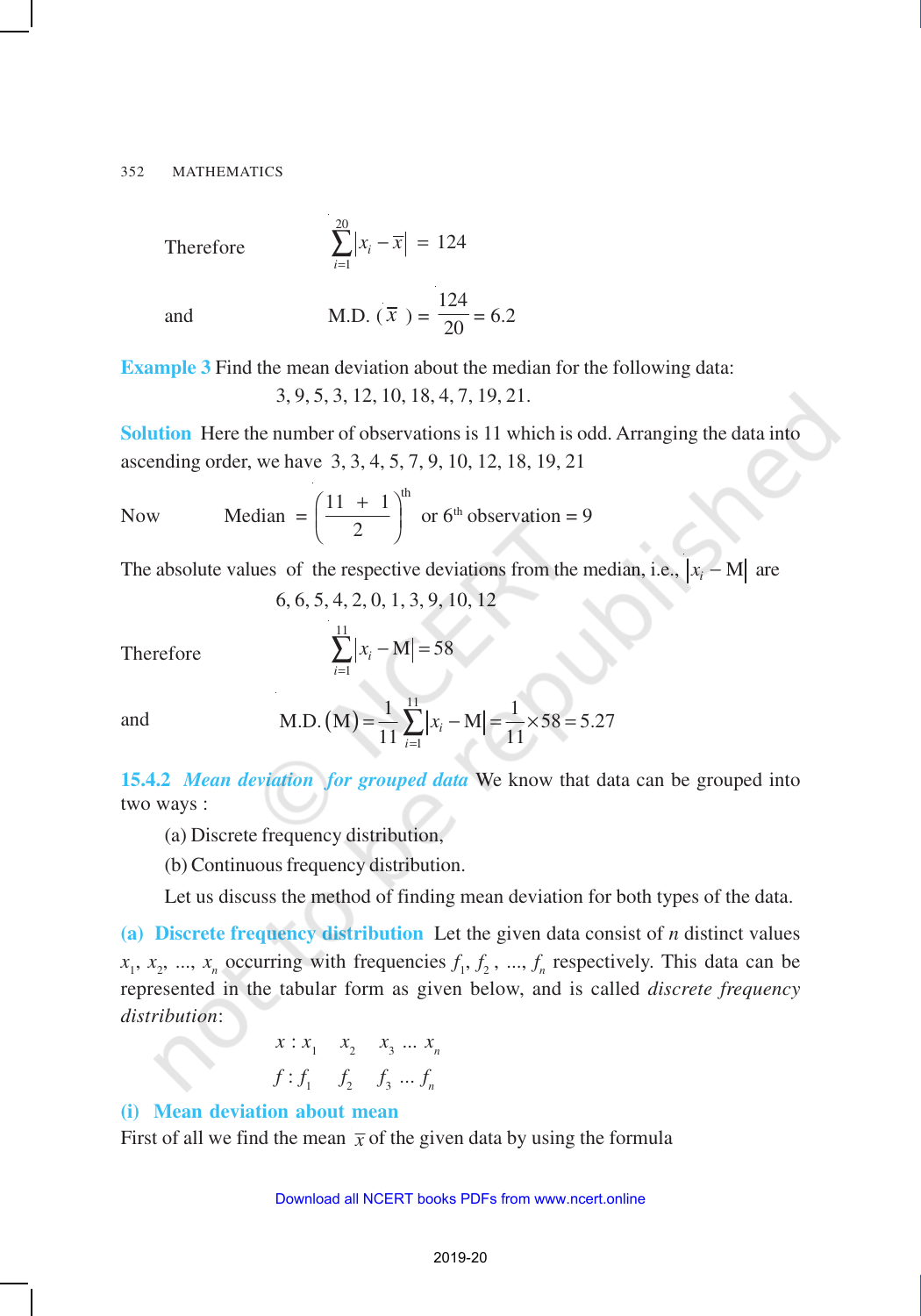$$
\bar{x} = \frac{\sum_{i=1}^{n} x_i f_i}{\sum_{i=1}^{n} f_i} = \frac{1}{N} \sum_{i=1}^{n} x_i f_i,
$$

where  $\sum_{i=1}^{n}$ *i*  $x_i f_i$  $\int_{1}^{1} x_i f_i$  denotes the sum of the products of observations  $x_i$  with their respective

frequencies  $f_i$  and  $N = \sum_{i=1}^{n}$ *i i f* 1  $N = \sum f_i$  is the sum of the frequencies.

Then, we find the deviations of observations  $x_i$  from the mean  $\bar{x}$  and take their absolute values, i.e.,  $|x_i - \overline{x}|$  for all  $i = 1, 2,..., n$ .

After this, find the mean of the absolute values of the deviations, which is the required mean deviation about the mean. Thus

M.D. 
$$
(\overline{x}) = \frac{\sum_{i=1}^{n} f_i |x_i - \overline{x}|}{\sum_{i=1}^{n} f_i} = \frac{1}{N} \sum_{i=1}^{n} f_i |x_i - \overline{x}|
$$

**(ii) Mean deviation about median** To find mean deviation about median, we find the median of the given discrete frequency distribution. For this the observations are arranged in ascending order. After this the cumulative frequencies are obtained. Then, we identify

the observation whose cumulative frequency is equal to or just greater than N 2 , where

N is the sum of frequencies. This value of the observation lies in the middle of the data, therefore, it is the required median. After finding median, we obtain the mean of the absolute values of the deviations from median.Thus,

$$
\text{M.D.}(\text{M}) = \frac{1}{N} \sum_{i=1}^{n} f_i |x_i - \text{M}|
$$

**Example 4** Find mean deviation about the mean for the following data :

| $x_i$ | 2 | 5 | 6  | 8 | 10 | 12 |
|-------|---|---|----|---|----|----|
| $f_i$ | 2 | 8 | 10 | 7 | 8  | 5  |

**Solution** Let us make a Table 15.1 of the given data and append other columns after calculations.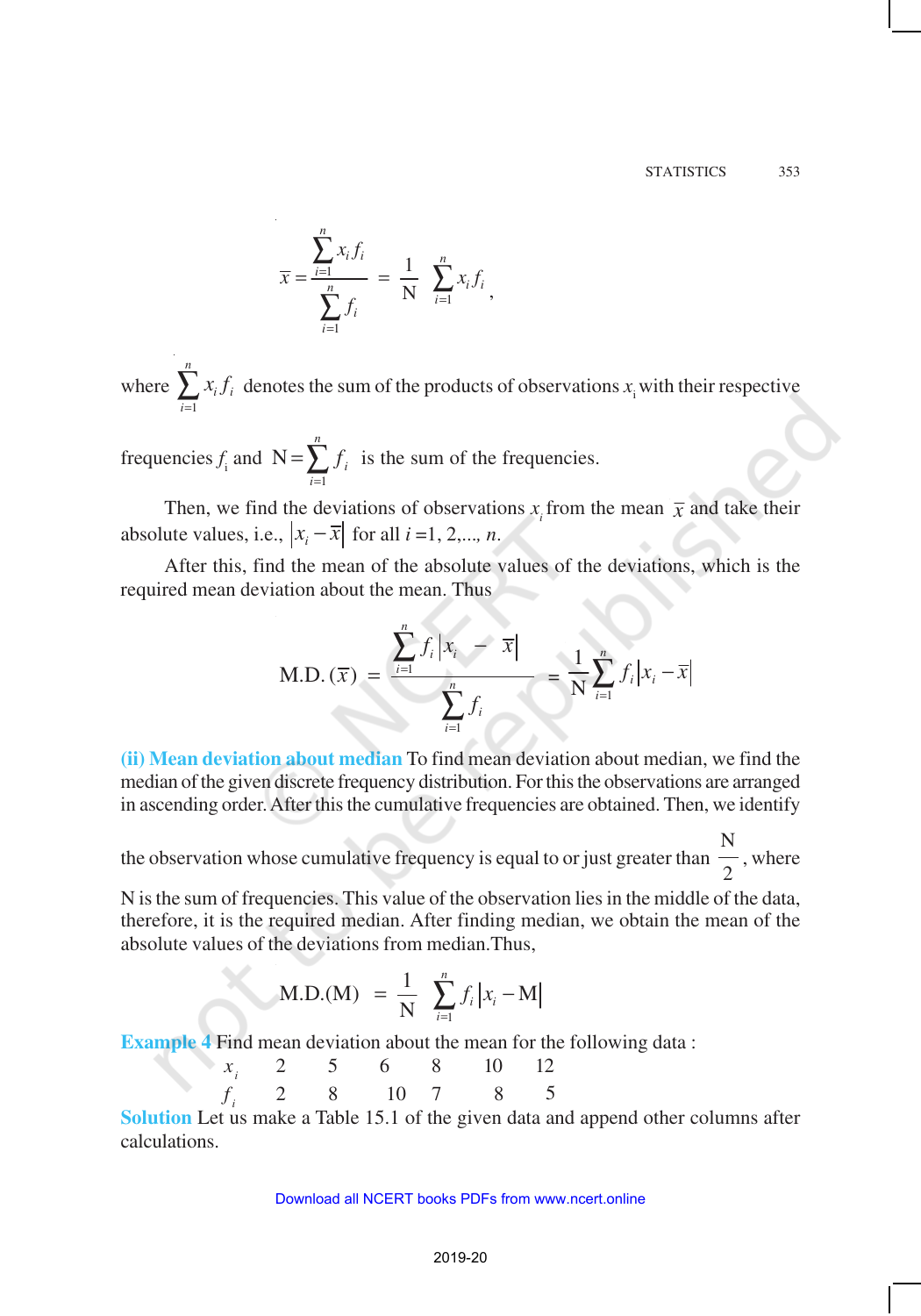| $x_i$          | $J_i$          | $f_i x_i$      | $ x_i - \overline{x} $ | $f_i x_i - \overline{x} $ |
|----------------|----------------|----------------|------------------------|---------------------------|
| $\overline{2}$ | $\overline{2}$ | $\overline{4}$ | 5.5                    | 11                        |
| 5              | 8              | 40             | 2.5                    | 20                        |
| 6              | 10             | 60             | 1.5                    | 15                        |
| $8\phantom{1}$ | 7              | 56             | 0.5                    | 3.5                       |
| 10             | 8              | 80             | 2.5                    | $20\,$                    |
| 12             | 5              | 60             | 4.5                    | 22.5                      |
|                | 40             | 300            |                        | 92                        |

**Table 15.1**

$$
N = \sum_{i=1}^{6} f_i = 40, \quad \sum_{i=1}^{6} f_i x_i = 300, \quad \sum_{i=1}^{6} f_i |x_i - \overline{x}| = 92
$$

 $\triangle$ 

Therefore

6 1  $\frac{1}{\sqrt{2}} \sum_{i=1}^{6} f_i x_i = \frac{1}{10} \times 300 = 7.5$  $\overline{N}$   $\sum_{i=1}^{J} J_i x_i = 40$  $\overline{x} = \frac{1}{\sqrt{x}} \sum f_i x_i$  $=\frac{1}{N}\sum_{i=1} f_i x_i = \frac{1}{40} \times 300 =$ 

and

M.D. 
$$
(\overline{x}) = \frac{1}{N} \sum_{i=1}^{6} f_i |x_i - \overline{x}| = \frac{1}{40} \times 92 = 2.3
$$

**Example 5** Find the mean deviation about the median for the following data:

|  |  | l 3. |  |  |
|--|--|------|--|--|
|  |  |      |  |  |

**Solution** The given observations are already in ascending order. Adding a row corresponding to cumulative frequencies to the given data, we get (Table 15.2).

| <b>Table 15.2</b> |  |
|-------------------|--|
|-------------------|--|

|      |  | $12 \mid$ | $13 \mid$ | $15$   21   2     |  |
|------|--|-----------|-----------|-------------------|--|
|      |  |           |           |                   |  |
| c.f. |  |           |           | $23 \mid 27 \mid$ |  |

Now, N=30 which is even.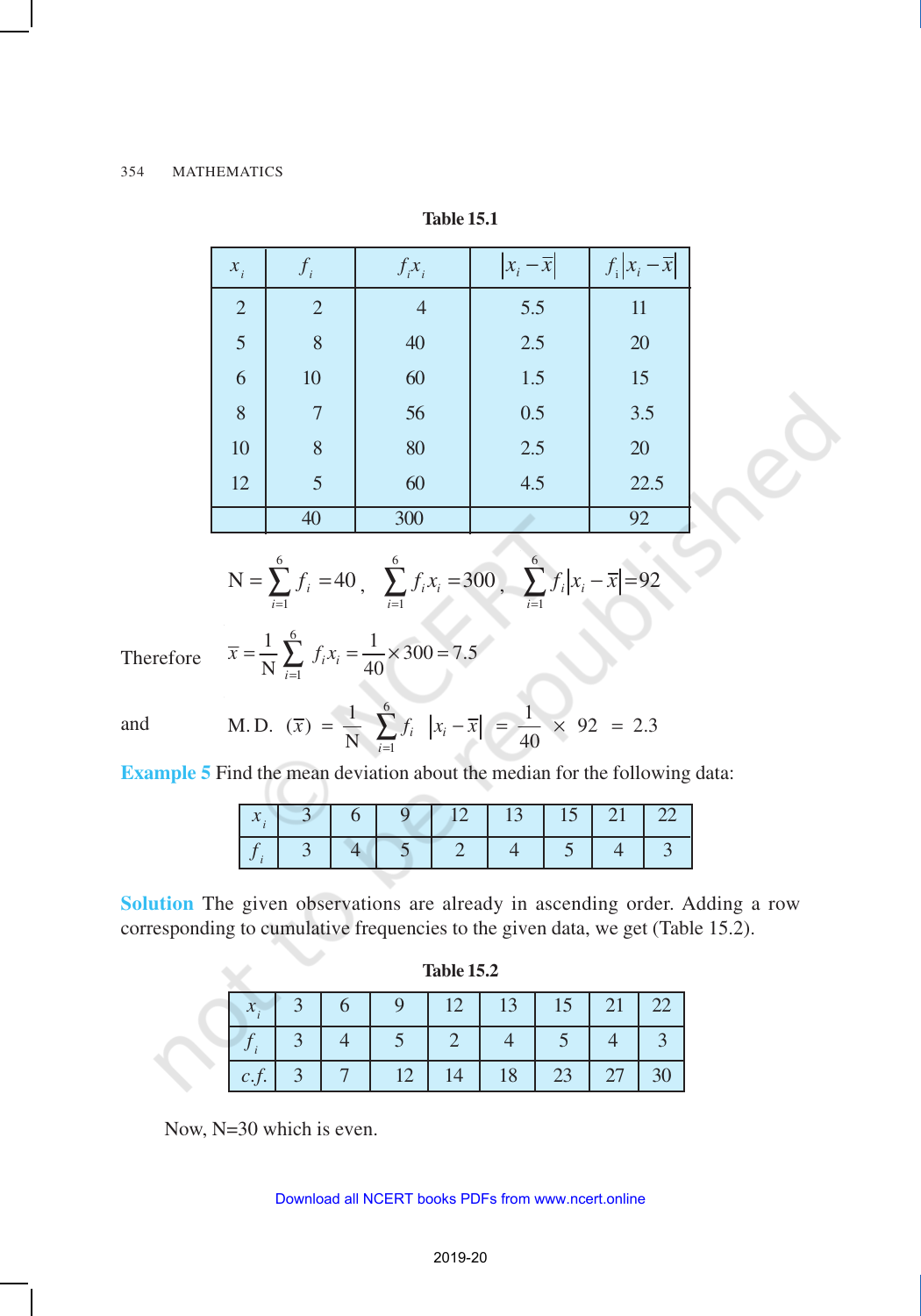Median is the mean of the  $15<sup>th</sup>$  and  $16<sup>th</sup>$  observations. Both of these observations lie in the cumulative frequency 18, for which the corresponding observation is 13.

Therefore, Median M = 
$$
\frac{15^{th} \text{ observation} + 16^{th} \text{ observation}}{2} = \frac{13 + 13}{2} = 13
$$

Now, absolute values of the deviations from median, i.e.,  $|x_i - M|$  are shown in Table 15.3.

| $ x_i - M $     | 10 |    |    |  |    |     |  |
|-----------------|----|----|----|--|----|-----|--|
|                 |    |    |    |  |    |     |  |
| $f_i  x_i - M $ | 30 | 28 | 20 |  | 10 | ے ک |  |

| l'able " |  |
|----------|--|
|----------|--|

We have

$$
\sum_{i=1}^{8} f_i = 30 \text{ and } \sum_{i=1}^{8} f_i |x_i - M| = 149
$$

Therefore

M.D.(M) = 
$$
\frac{1}{N} \sum_{i=1}^{8} f_i |x_i - M|
$$
  
=  $\frac{1}{30} \times 149 = 4.97$ .

**(b) Continuous frequency distribution** A continuous frequency distribution is a series in which the data are classified into different class-intervals without gaps alongwith their respective frequencies.

For example, marks obtained by 100 students are presented in a continuous frequency distribution as follows :

| <b>Marks</b> obtained |  |  | $0-10$   10-20   20-30   30-40   40-50   50-60 |  |
|-----------------------|--|--|------------------------------------------------|--|
| Number of Students 12 |  |  |                                                |  |

**(i) Mean deviation about mean** While calculating the mean of a continuous frequency distribution, we had made the assumption that the frequency in each class is centred at its mid-point. Here also, we write the mid-point of each given class and proceed further as for a discrete frequency distribution to find the mean deviation.

Let us take the following example.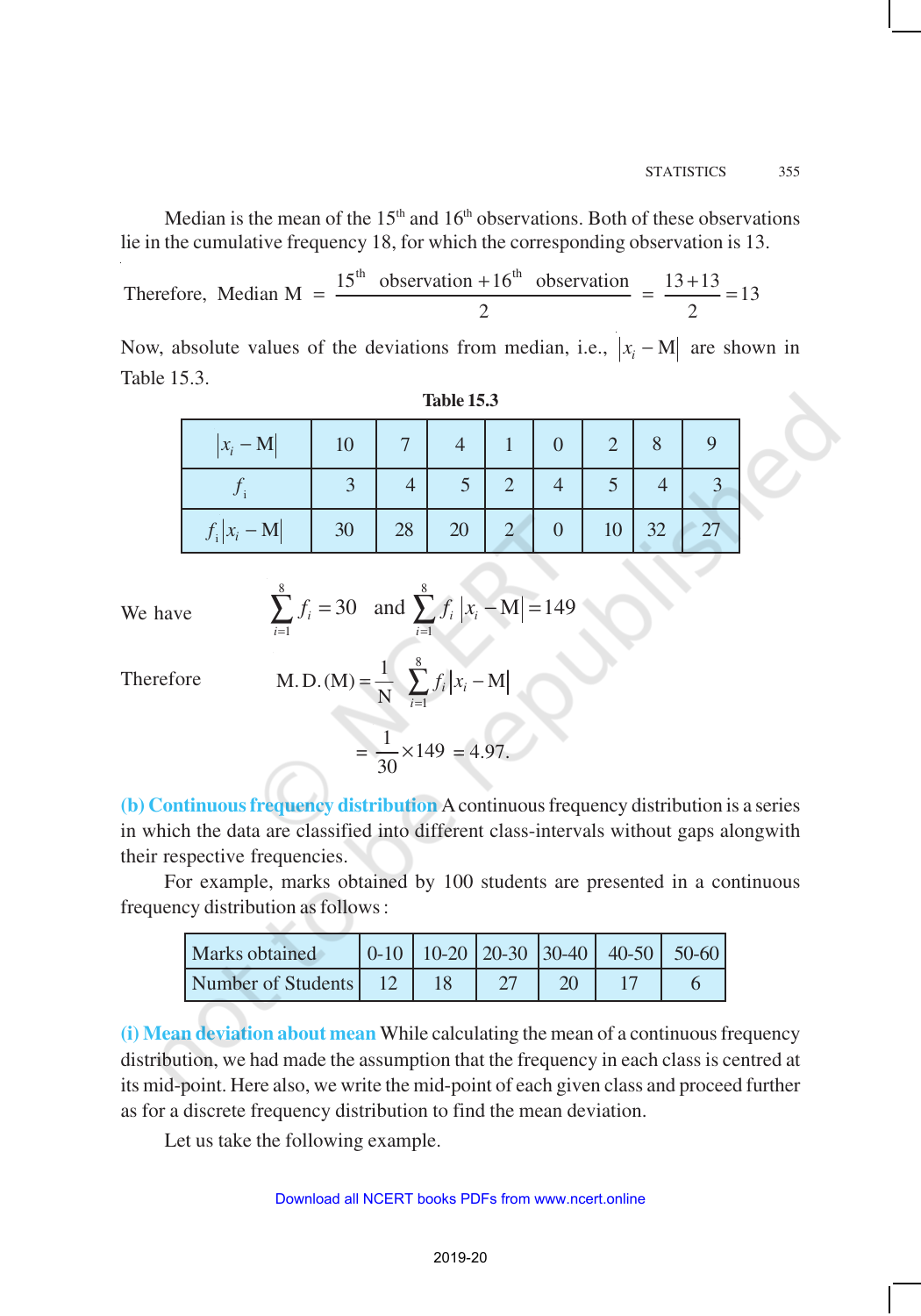|  | <b>Example 6</b> Find the mean deviation about the mean for the following data. |  |
|--|---------------------------------------------------------------------------------|--|
|--|---------------------------------------------------------------------------------|--|

| Marks obtained     |  |  |  | $10-20$   20-30   30-40   40-50   50-60   60-70   70-80 |
|--------------------|--|--|--|---------------------------------------------------------|
| Number of students |  |  |  |                                                         |

**Solution** We make the following Table 15.4 from the given data :

| <b>Marks</b><br>obtained | Number of<br>students | Mid-points | $f_i x_i$ | $ x_i - \overline{x} $ | $f_i x_i-\overline{x} $ |
|--------------------------|-----------------------|------------|-----------|------------------------|-------------------------|
|                          | $f_i$                 | $x_i$      |           |                        |                         |
| $10 - 20$                | $\overline{2}$        | 15         | 30        | 30                     | 60                      |
| $20 - 30$                | 3                     | 25         | 75        | 20                     | 60                      |
| $30 - 40$                | 8                     | 35         | 280       | 10                     | 80                      |
| $40 - 50$                | 14                    | 45         | 630       |                        | $\boldsymbol{0}$        |
| 50-60                    | 8                     | 55         | 440       | 10                     | 80                      |
| 60-70                    | 3                     | 65         | 195       | 20                     | 60                      |
| 70-80                    | $\overline{2}$        | 75         | 150       | 30                     | 60                      |
|                          | 40                    |            | 1800      |                        | 400                     |

## **Table 15.4**

Here

$$
N = \sum_{i=1}^{7} f_i = 40, \sum_{i=1}^{7} f_i x_i = 1800, \sum_{i=1}^{7} f_i |x_i - \overline{x}| = 400
$$

Therefore

$$
\overline{x} = \frac{1}{N} \sum_{i=1}^{7} f_i x_i = \frac{1800}{40} = 45
$$

1

 $\overline{x}$ ) =  $\frac{1}{\sqrt{x}}$   $\int f_i |x_i - \overline{x}$ 

and M.D. $(\overline{x}) = \frac{1}{N} \sum_{i=1}^{N}$ 

**Shortcut method for calculating mean deviation about mean** We can avoid the tedious calculations of computing  $\bar{x}$  by following step-deviation method. Recall that in this method, we take an assumed mean which is in the middle or just close to it in the data. Then deviations of the observations (or mid-points of classes) are taken from the

M.D.  $(\overline{x}) = \frac{1}{N} \sum_{i=1}^{N} f_i |x_i - \overline{x}| = \frac{1}{N} \times 400 = 10$  $\sum_{i=1}^{n} J_i |X_i - X| = \frac{1}{40}$ 

 $=\frac{1}{N}\sum_{i=1} f_i |x_i - \overline{x}| = \frac{1}{40} \times 400 =$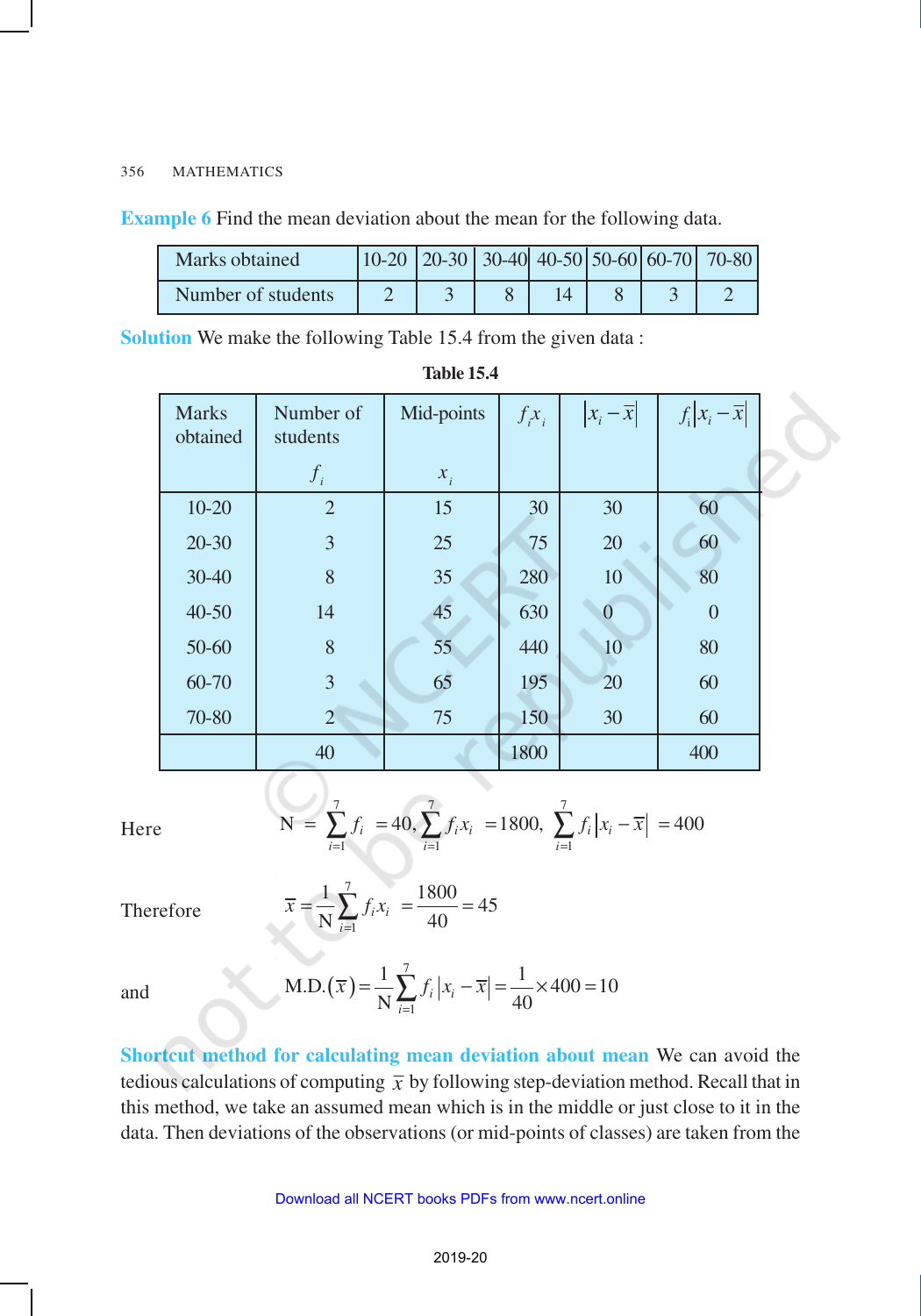assumed mean. This is nothing but the shifting of origin from zero to the assumed mean on the number line, as shown in Fig 15.3



If there is a common factor of all the deviations, we divide them by this common factor to further simplify the deviations. These are known as step-deviations. The process of taking step-deviations is the change of scale on the number line as shown in Fig 15.4



The deviations and step-deviations reduce the size of the observations, so that the computations viz. multiplication, etc., become simpler. Let, the new variable be denoted

by *h*  $d_i = \frac{x_i - a_i}{l_i}$  $=\frac{x_i - a}{x_i}$ , where '*a*' is the assumed mean and *h* is the common factor. Then, the mean  $\bar{x}$  by step-deviation method is given by

$$
\bar{x} = a + \frac{\sum_{i=1}^{n} f_i \ d_i}{N} \times h
$$

Let us take the data of Example 6 and find the mean deviation by using stepdeviation method.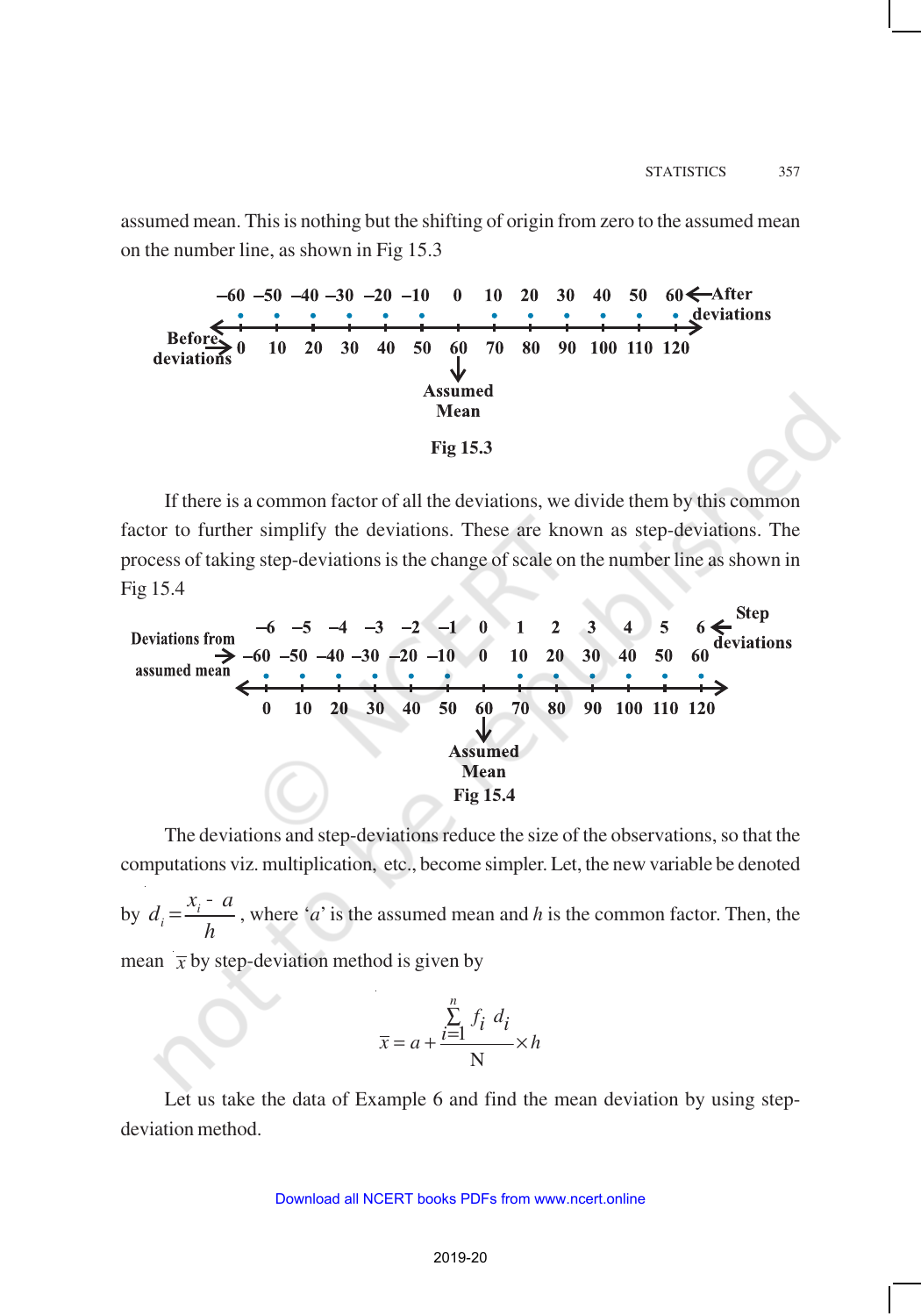Take the assumed mean  $a = 45$  and  $h = 10$ , and form the following Table 15.5.

| <b>Marks</b><br>obtained | Number of<br>students | Mid-points | $d_i = \frac{x_i - 45}{ }$<br>10 | $f_i d_i$                     | $\left x_i-\overline{x}\right $ | $f_i\left x_i-\overline{x}\right $ |
|--------------------------|-----------------------|------------|----------------------------------|-------------------------------|---------------------------------|------------------------------------|
|                          | $f_i$                 | $x_i$      |                                  |                               |                                 |                                    |
| $10 - 20$                | $\overline{2}$        | 15         | $-3$                             | - 6                           | 30                              | 60                                 |
| $20 - 30$                | $\overline{3}$        | 25         | $-2$                             | 6<br>$\overline{\phantom{0}}$ | 20                              | 60                                 |
| 30-40                    | 8                     | 35         | $-1$                             | $-8$                          | 10                              | 80                                 |
| $40 - 50$                | 14                    | 45         | $\overline{0}$                   | $\Omega$                      | $\overline{0}$                  | $\theta$                           |
| 50-60                    | 8                     | 55         | 1                                | 8                             | 10                              | 80                                 |
| 60-70                    | $\overline{3}$        | 65         | $\overline{2}$                   | 6                             | 20                              | 60                                 |
| 70-80                    | $\overline{2}$        | 75         | $\overline{3}$                   | 6                             | 30                              | 60                                 |
|                          | 40                    |            |                                  | $\Omega$                      |                                 | 400                                |

**Table 15.5**

$$
\sum_{\overline{x}} \sum_{i=1}^{7} f_i d_i
$$

Therefore

$$
\bar{x} = a + \frac{i-1}{N} \times h
$$

$$
= 45 + \frac{0}{40} \times 10 = 45
$$

and

M.D. 
$$
(\overline{x}) = \frac{1}{N} \sum_{i=1}^{7} f_i |x_i - \overline{x}| = \frac{400}{40} = 10
$$

 $\blacktriangleright$  Note The step deviation method is applied to compute  $\bar{x}$ . Rest of the procedure is same.

**(ii) Mean deviation about median** The process of finding the mean deviation about median for a continuous frequency distribution is similar as we did for mean deviation about the mean. The only difference lies in the replacement of the mean by median while taking deviations.

Let us recall the process of finding median for a continuous frequency distribution.

The data is first arranged in ascending order. Then, the median of continuous frequency distribution is obtained by first identifying the class in which median lies (median class) and then applying the formula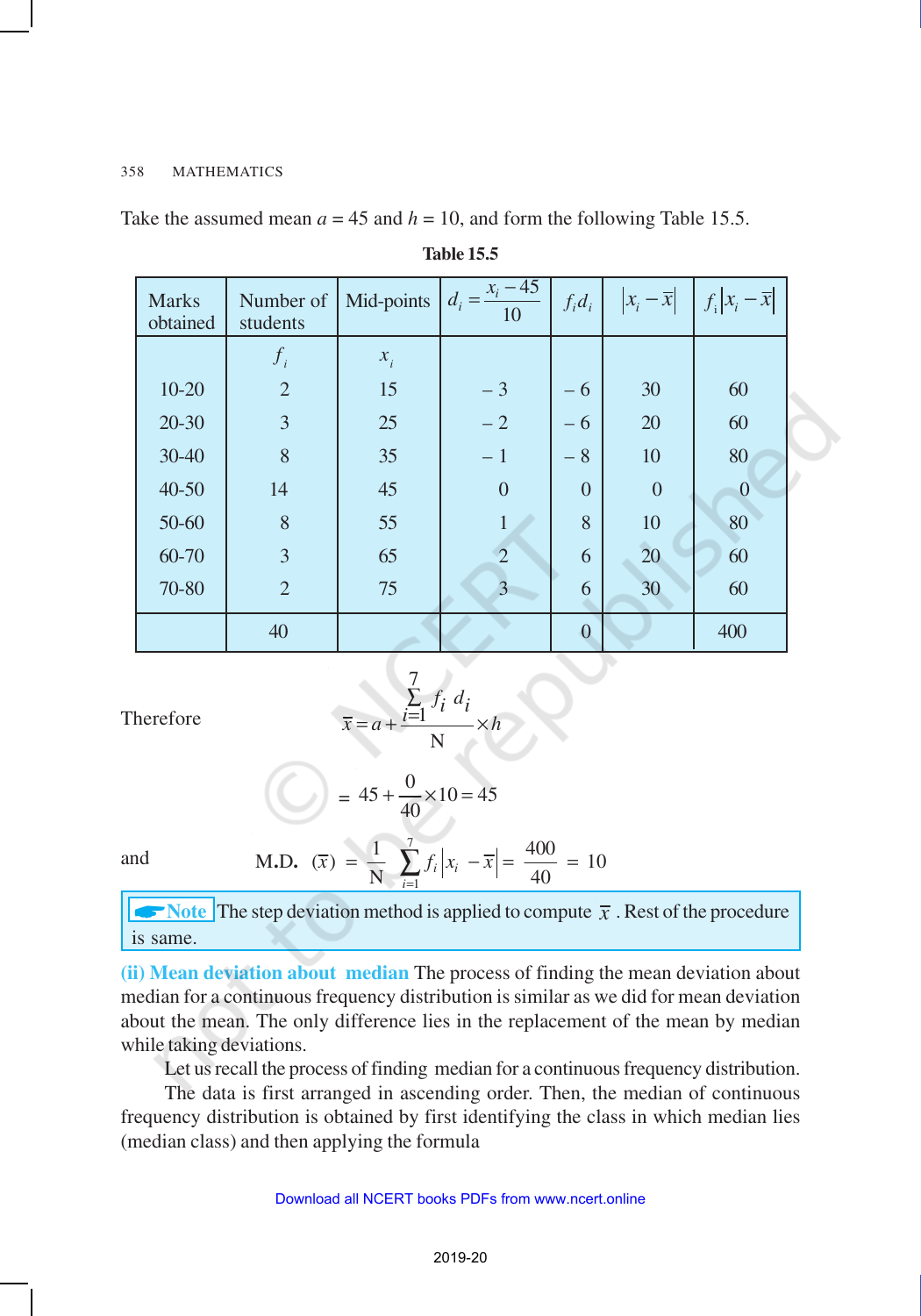Median 
$$
= l + \frac{\frac{N}{2} - C}{f} \times h
$$

where median class is the class interval whose cumulative frequency is just greater than or equal to N  $\frac{1}{2}$ , N is the sum of frequencies, *l, f, h* and C are, respectively the lower limit , the frequency, the width of the median class and C the cumulative frequency of the class just preceding the median class. After finding the median, the absolute values of the deviations of mid-point *x*<sub>*i*</sub> of each class from the median i.e.,  $|x_i - M|$  are obtained.

Then M.D. (M) = 
$$
\frac{1}{N} \sum_{i=1}^{n} f_i |x_i - M|
$$

The process is illustrated in the following example:

**Example 7** Calculate the mean deviation about median for the following data:

| Class     |  |     | 10-20 20-30 30-40 40-50 50-60 |
|-----------|--|-----|-------------------------------|
| Frequency |  | I b |                               |

**Solution** Form the following Table 15.6 from the given data :

| Class     | Frequency      | Cumulative<br>frequency | Mid-points | $ x_i - Med. $ | $f_i   x_i$ – Med. |
|-----------|----------------|-------------------------|------------|----------------|--------------------|
|           | $f_i$          | (c.f.)                  | $x_i$      |                |                    |
| $0 - 10$  | 6              | 6                       | 5          | 23             | 138                |
| $10 - 20$ | $\overline{7}$ | 13                      | 15         | 13             | 91                 |
| $20 - 30$ | 15             | 28                      | 25         | 3              | 45                 |
| $30 - 40$ | 16             | 44                      | 35         | $\overline{7}$ | 112                |
| $40 - 50$ | $\overline{4}$ | 48                      | 45         | 17             | 68                 |
| 50-60     | $\overline{2}$ | 50                      | 55         | 27             | 54                 |
|           | 50             |                         |            |                | 508                |

## **Table 15.6**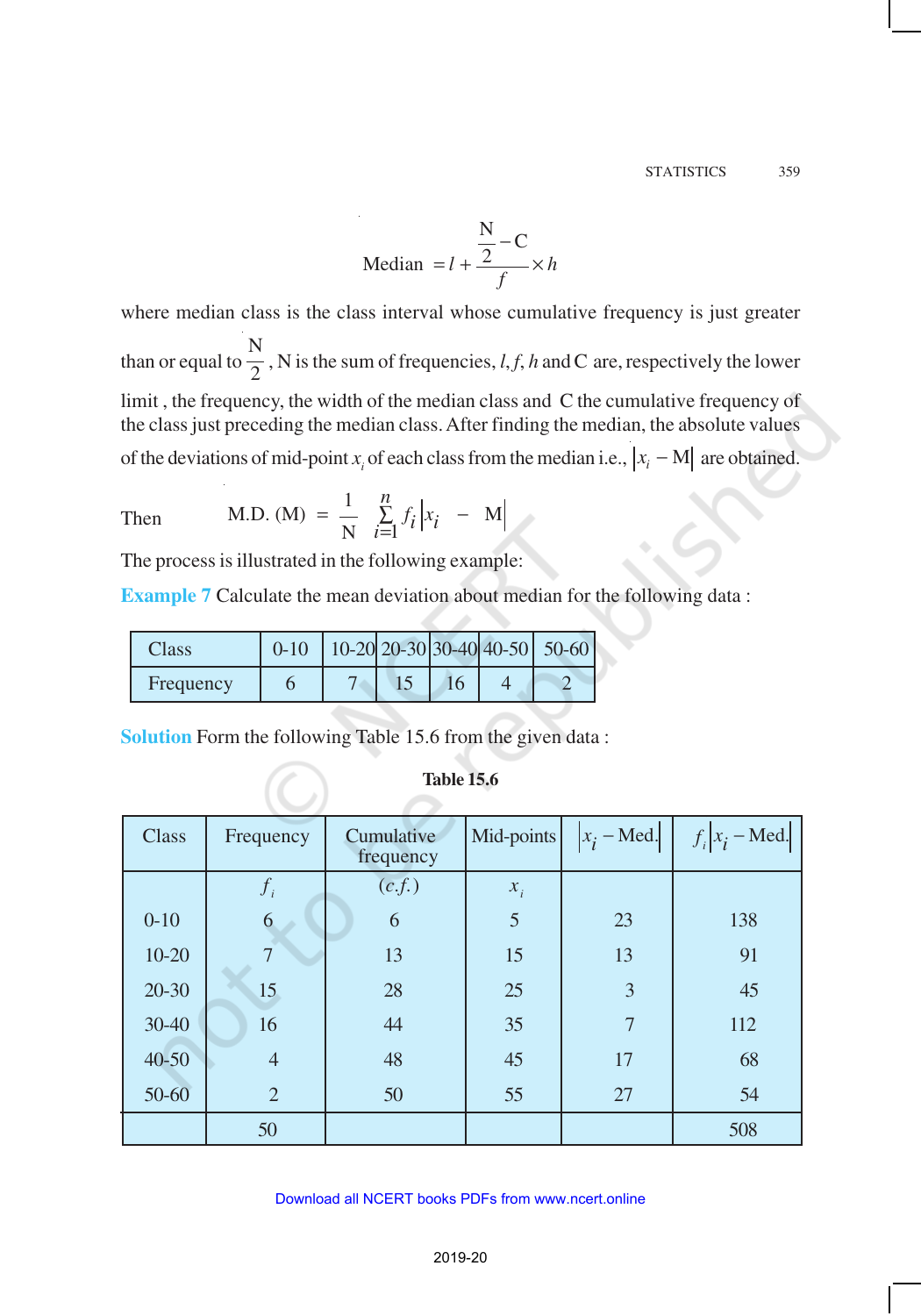The class interval containing  $\frac{N}{2}^{th}$  $\frac{1}{2}$  or 25<sup>th</sup> item is 20-30. Therefore, 20–30 is the median class. We know that

Median = 
$$
l + \frac{\frac{N}{2} - C}{f} \times h
$$

Here  $l = 20$ ,  $C = 13$ ,  $f = 15$ ,  $h = 10$  and  $N = 50$ 

Therefore, Median = 
$$
20 + \frac{25 - 13}{15} \times 10 = 20 + 8 = 28
$$

Thus, Mean deviation about median is given by

M.D. (M) = 
$$
\frac{1}{N} \sum_{i=1}^{6} f_i |x_i - M| = \frac{1}{50} \times 508 = 10.16
$$

# **EXERCISE 15.1**

Find the mean deviation about the mean for the data in Exercises 1 and 2.

- **1.** 4, 7, 8, 9, 10, 12, 13, 17
- **2.** 38, 70, 48, 40, 42, 55, 63, 46, 54, 44

Find the mean deviation about the median for the data in Exercises 3 and 4.

- **3.** 13, 17, 16, 14, 11, 13, 10, 16, 11, 18, 12, 17
- **4.** 36, 72, 46, 42, 60, 45, 53, 46, 51, 49

Find the mean deviation about the mean for the data in Exercises 5 and 6.

| 5. $x_i$ 5 10 15 20 25  |  |  |  |
|-------------------------|--|--|--|
| $f_i$ 7 4 6 3 5         |  |  |  |
| 6. $x_i$ 10 30 50 70 90 |  |  |  |
| $f_i$ 4 24 28 16 8      |  |  |  |

Find the mean deviation about the median for the data in Exercises 7 and 8.

| 7. $x_i$ 5 7 9 10 12 15        |  |  |  |
|--------------------------------|--|--|--|
| $f_i$ 8 6 2 2 2 6              |  |  |  |
| <b>8.</b> $x_i$ 15 21 27 30 35 |  |  |  |
| $f_i$ 3 5 6 7 8                |  |  |  |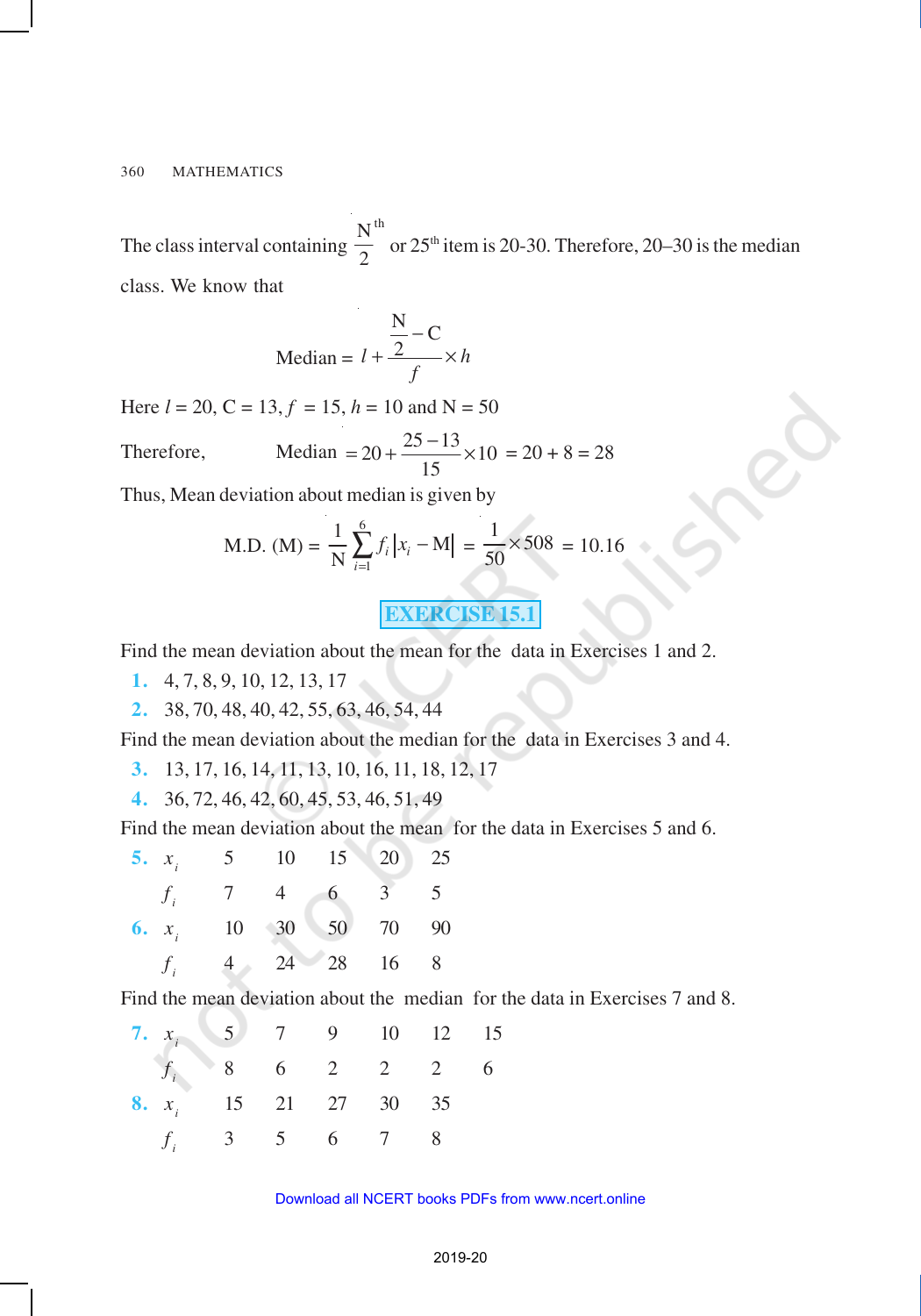Find the mean deviation about the mean for the data in Exercises 9 and 10.

| 9.  | Income per $\vert 0.100 \vert 100.200 \vert 200.300 \vert 300.400 \vert 400.500 \vert 500.600 \vert 600.700 \vert 700.800 \vert$<br>day in $\bar{z}$ |   |            |         |         |             |             |             |
|-----|------------------------------------------------------------------------------------------------------------------------------------------------------|---|------------|---------|---------|-------------|-------------|-------------|
|     | Number<br>of persons                                                                                                                                 | 4 |            | 9       | 10      |             |             | 3           |
| 10. | Height<br>in cms                                                                                                                                     |   | $95 - 105$ | 105-115 | 115-125 | $125 - 135$ | $135 - 145$ | $145 - 155$ |
|     | Number of<br>boys                                                                                                                                    |   |            | 13      | 26      | 30          | 12          | 10          |

**11.** Find the mean deviation about median for the following data :

| <b>Marks</b>       | $0 - 10$ | 10-20 | $20 - 30$ | $30 - 40$ | $40 - 50$ | 50-60 |
|--------------------|----------|-------|-----------|-----------|-----------|-------|
| Number of<br>Girls |          |       |           | 10        |           |       |

**12.** Calculate the mean deviation about median age for the age distribution of 100 persons given below:

| Age<br>(in years) | $16 - 20$ |  | $21-25$ 26-30 31-35 | $36-40$ 41-45 | $ 46-50 51-55 $ |  |
|-------------------|-----------|--|---------------------|---------------|-----------------|--|
| Number            |           |  |                     |               |                 |  |

[**Hint** Convert the given data into continuous frequency distribution by subtracting 0.5 from the lower limit and adding 0.5 to the upper limit of each class interval]

**15.4.3** *Limitations of mean deviation* In a series, where the degree of variability is very high, the median is not a representative central tendency. Thus, the mean deviation about median calculated for such series can not be fully relied.

The sum of the deviations from the mean (minus signs ignored) is more than the sum of the deviations from median. Therefore, the mean deviation about the mean is not very scientific.Thus, in many cases, mean deviation may give unsatisfactory results. Also mean deviation is calculated on the basis of absolute values of the deviations and therefore, cannot be subjected to further algebraic treatment. This implies that we must have some other measure of dispersion. Standard deviation is such a measure of dispersion.

# **15.5 Variance and Standard Deviation**

Recall that while calculating mean deviation about mean or median, the absolute values of the deviations were taken. The absolute values were taken to give meaning to the mean deviation, otherwise the deviations may cancel among themselves.

Another way to overcome this difficulty which arose due to the signs of deviations, is to take squares of all the deviations. Obviously all these squares of deviations are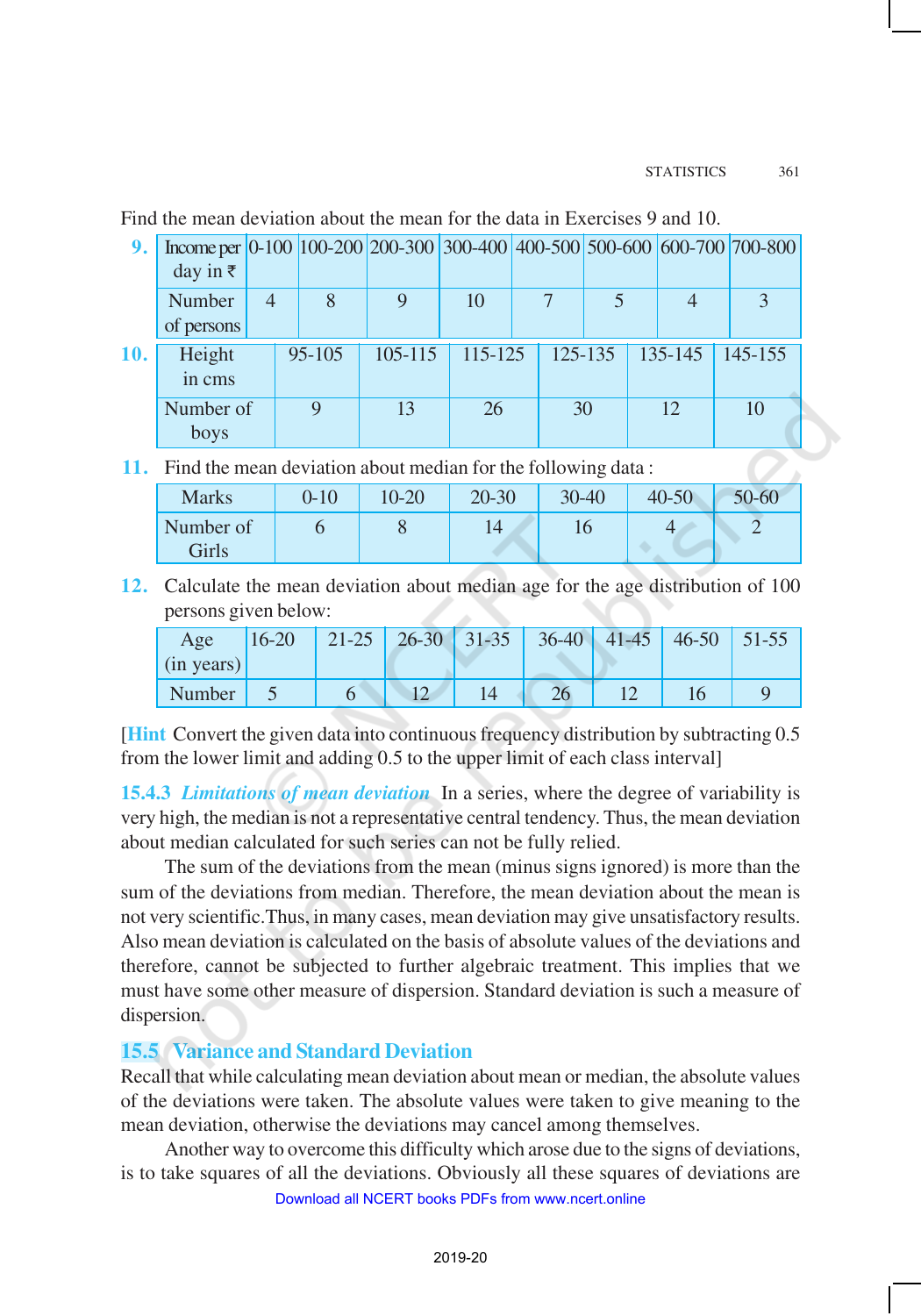non-negative. Let  $x_1, x_2, x_3, ..., x_n$  be *n* observations and  $\overline{x}$  be their mean. Then

$$
(x_1 - \overline{x})^2 + (x_2 - \overline{x})^2 + \dots + (x_n - \overline{x})^2 = \sum_{i=1}^n (x_i - \overline{x})^2
$$
.

If this sum is zero, then each  $(x_i - \overline{x})$  has to be zero. This implies that there is no dispersion at all as all observations are equal to the mean  $\bar{x}$ .

If 
$$
\sum_{i=1}^{n} (x_i - \overline{x})^2
$$
 is small, this indicates that the observations  $x_1, x_2, x_3, \ldots, x_n$  are

close to the mean  $\bar{x}$  and therefore, there is a lower degree of dispersion. On the contrary, if this sum is large, there is a higher degree of dispersion of the observations

from the mean  $\bar{x}$  . Can we thus say that the sum  $\sum_{i=1}^{n} (x_i$ *i*  $x_i - \overline{x}$ 1  $(x_i - \overline{x})^2$  is a reasonable indicator

of the degree of dispersion or scatter?

Let us take the set A of six observations 5, 15, 25, 35, 45, 55. The mean of the observations is  $\bar{x} = 30$ . The sum of squares of deviations from  $\bar{x}$  for this set is

$$
\sum_{i=1}^{6} (x_i - \overline{x})^2 = (5 - 30)^2 + (15 - 30)^2 + (25 - 30)^2 + (35 - 30)^2 + (45 - 30)^2 + (55 - 30)^2
$$

$$
= 625 + 225 + 25 + 25 + 225 + 625 = 1750
$$

Let us now take another set B of 31 observations 15, 16, 17, 18, 19, 20, 21, 22, 23, 24, 25, 26, 27, 28, 29, 30, 31, 32, 33, 34, 35, 36, 37, 38, 39, 40, 41, 42, 43, 44, 45. The mean of these observations is  $\bar{y} = 30$ 

Note that both the sets A and B of observations have a mean of 30.

Now, the sum of squares of deviations of observations for set B from the mean  $\bar{y}$  is given by

$$
\sum_{i=1}^{31} (y_i - \overline{y})^2 = (15-30)^2 + (16-30)^2 + (17-30)^2 + \dots + (44-30)^2 + (45-30)^2
$$
  
= (-15)<sup>2</sup> + (-14)<sup>2</sup> + ... + (-1)<sup>2</sup> + 0<sup>2</sup> + 1<sup>2</sup> + 2<sup>2</sup> + 3<sup>2</sup> + ... + 14<sup>2</sup> + 15<sup>2</sup>  
= 2 [15<sup>2</sup> + 14<sup>2</sup> + ... + 1<sup>2</sup>]  
= 2 \times \frac{15 \times (15+1) (30+1)}{6} = 5 \times 16 \times 31 = 2480

(Because sum of squares of first  $n$  natural numbers  $=$  $(n+1) (2n+1)$ 6  $n(n+1)(2n+$ . Here  $n = 15$ )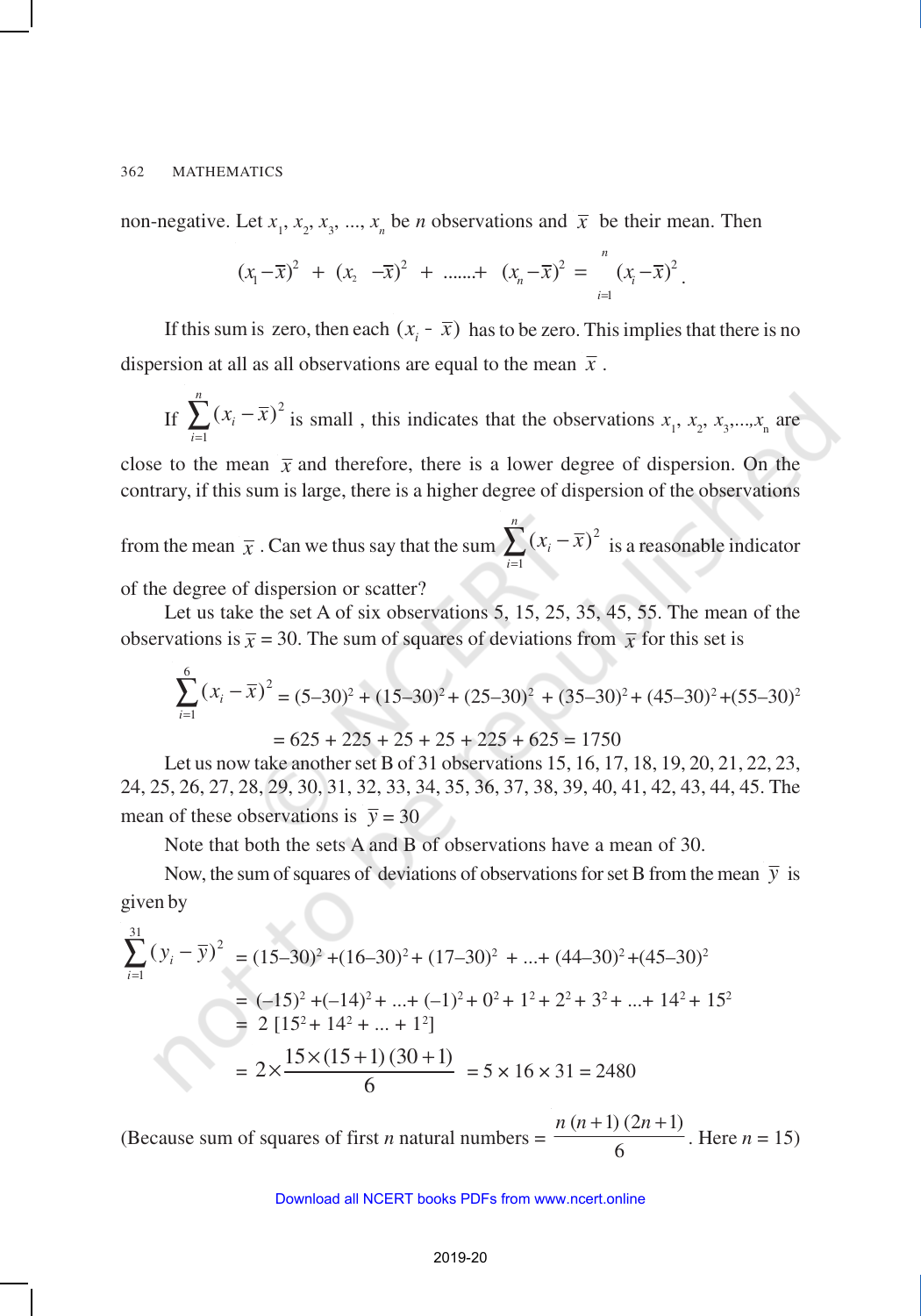If  $\sum_{i=1}^{n} (x_i$ *i*  $x_i - \overline{x}$ 1  $(x_i - \overline{x})^2$  is simply our measure of dispersion or scatter about mean, we

will tend to say that the set A of six observations has a lesser dispersion about the mean than the set B of 31 observations, even though the observations in set A are more scattered from the mean (the range of deviations being from –25 to 25) than in the set B (where the range of deviations is from –15 to 15).

This is also clear from the following diagrams.

For the set A, we have



For the set B, we have

**Fig 15.6**

Thus, we can say that the sum of squares of deviations from the mean is not a proper measure of dispersion. To overcome this difficulty we take the mean of the squares of

the deviations, i.e., we take  $\frac{1}{n} \sum_{i=1}^{n} (x_i$ *i*  $x_i - \overline{x}$  $n \nightharpoonup$ <sub>i=1</sub>  $\frac{1}{2}\sum_{i=1}^{n}(x_i-\bar{x})^2$ . In case of the set A, we have

Mean  $=$   $\frac{1}{6}$  $=$   $\frac{1}{6}$  × 1750 = 291.67 and in case of the set B, it is  $\frac{1}{3}$  $\frac{1}{31}$  × 2480 = 80.

This indicates that the scatter or dispersion is more in set A than the scatter or dispersion in set B, which confirms with the geometrical representation of the two sets.

Thus, we can take  $\frac{1}{n} \sum_{i} (x_i - \overline{x})^2$  $\sum_{i=1}^{n}$   $\sum_{i=1}^{n}$  ( $x_i - x$ ) as a quantity which leads to a proper measure

of dispersion. This number, i.e., mean of the squares of the deviations from mean is called the *variance* and is denoted by  $\sigma^2$  (read as sigma square). Therefore, the variance of *n* observations  $x_1, x_2, \ldots, x_n$  is given by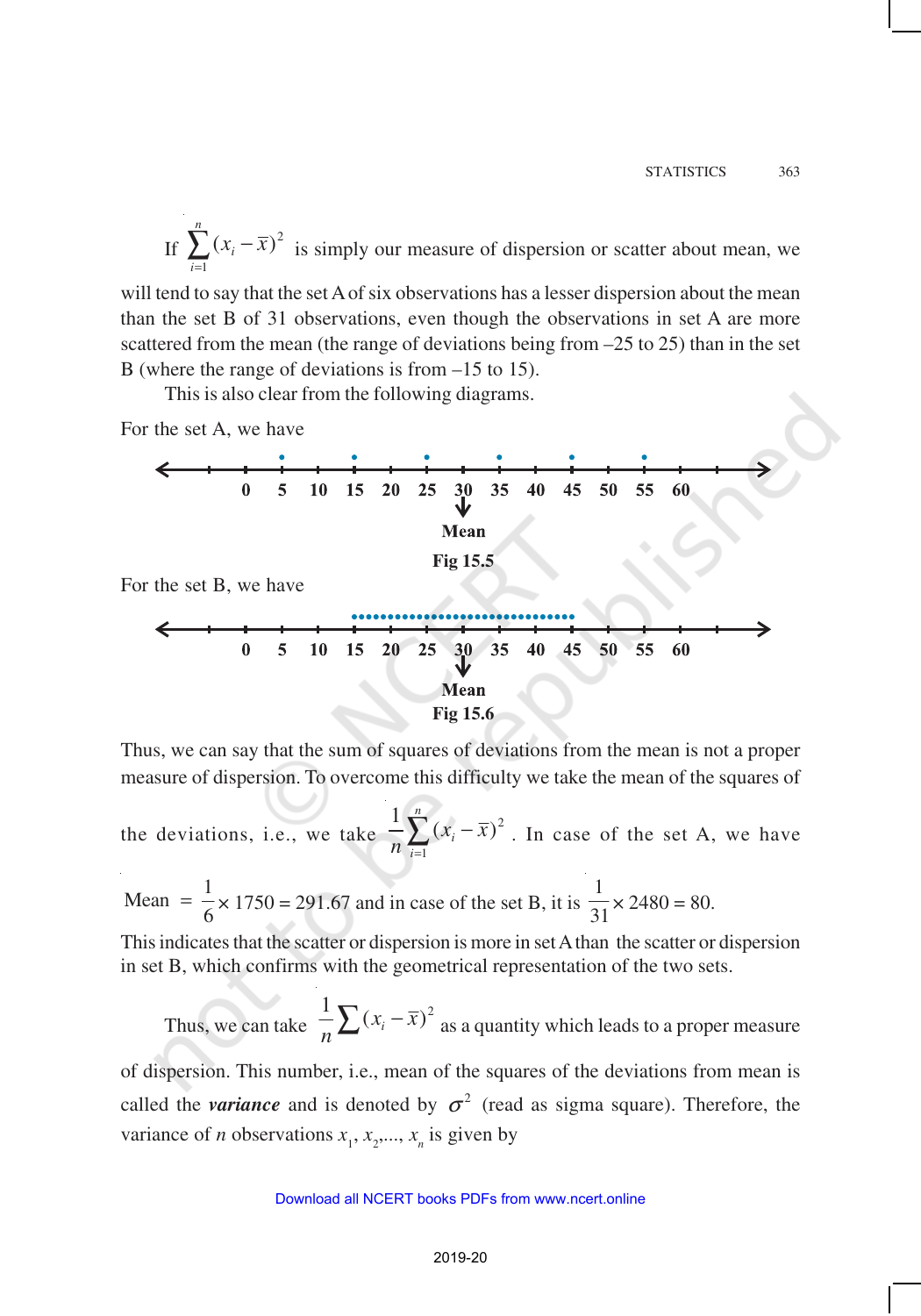$$
\sigma^2 = \frac{1}{n} \sum_{i=1}^n (x_i - \overline{x})^2
$$

**15.5.1** *Standard Deviation* In the calculation of variance, we find that the units of individual observations  $x_i$  and the unit of their mean  $\bar{x}$  are different from that of variance, since variance involves the sum of squares of  $(x_i - \overline{x})$ . For this reason, the proper measure of dispersion about the mean of a set of observations is expressed as positive square-root of the variance and is called *standard deviation*. Therefore, the standard deviation, usually denoted by  $c$ , is given by

$$
\sigma = \sqrt{\frac{1}{n} \sum_{i=1}^{n} (x_i - \overline{x})^2}
$$
 ... (1)

Let us take the following example to illustrate the calculation of variance and hence, standard deviation of ungrouped data.

**Example 8** Find the variance of the following data:

6, 8, 10, 12, 14, 16, 18, 20, 22, 24

**Solution** From the given data we can form the following Table 15.7. The mean is calculated by step-deviation method taking 14 as assumed mean. The number of observations is  $n = 10$ 

| $x_i$  | $d_i = \frac{x_i - 14}{1}$<br>$\overline{2}$ | Deviations from mean<br>$(x_i - \overline{x})$ | $(x_i - \overline{x})$ |
|--------|----------------------------------------------|------------------------------------------------|------------------------|
| 6      | $-4$                                         | $-9$                                           | 81                     |
| 8      | $-3$                                         | $-7$                                           | 49                     |
| 10     | $-2$                                         | $-5$                                           | 25                     |
| 12     |                                              | $-3$                                           | 9                      |
| 14     | $\Omega$                                     | $-1$                                           |                        |
| 16     |                                              | $\mathbf{1}$                                   |                        |
| $18\,$ | $\overline{2}$                               | 3                                              | 9                      |
| 20     | 3                                            | 5                                              | 25                     |
| $22\,$ | $\overline{4}$                               |                                                | 49                     |
| 24     | $\overline{5}$                               | 9                                              | 81                     |
|        | 5                                            |                                                | 330                    |

| Table 15. |  |
|-----------|--|
|           |  |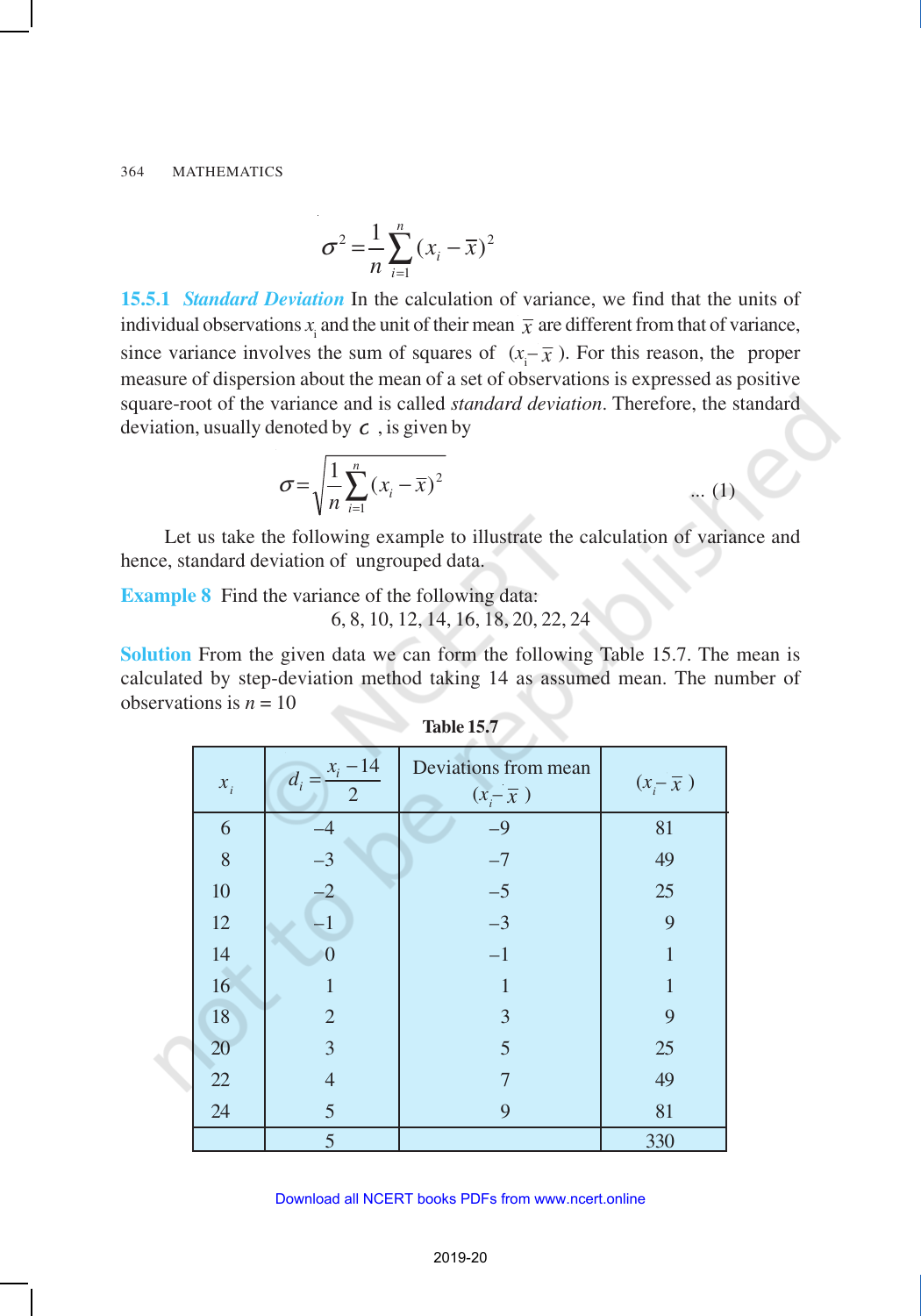Mean 
$$
\bar{x}
$$
 = assumed mean +  $\frac{\sum_{i=1}^{n} d_i}{n} \times h = 14 + \frac{5}{10} \times 2 = 15$ 

 $Therefore$ 

and Variance 
$$
(\sigma^2) = \frac{1}{n} \sum_{i=1}^{10} (x_i - \overline{x})^2 = \frac{1}{10} \times 330 = 33
$$

Thus Standard deviation ( $\sigma$ ) =  $\sqrt{33}$  = 5.74

**15.5.2** *Standard deviation of a discrete frequency distribution* Let the given discrete frequency distribution be

$$
x: \quad x_1, \quad x_2, \quad x_3, \quad \ldots, x_n
$$
  
 $f: \quad f_1, \quad f_2, \quad f_3, \quad \ldots, f_n$ 

In this case standard deviation  $(\sigma) = \sqrt{\frac{1}{N} \sum f_i (x_i - \bar{x})^2}$ 1 1  $\left| -\overline{x}\right)^2$ N *n*  $i^{i}$ <sup> $\lambda$ </sup>*i i*  $\sigma$  =  $\frac{1}{\sqrt{2}}$   $\int f_i(x_i - \bar{x})$ =  $\sqrt{\frac{1}{N} \sum_{i=1}^{N} f_i (x_i - \overline{x})^2}$  ... (2)

where 1 N *n i i f*  $=\sum_{i=1} f_i$ .

Let us take up following example.

**Example 9** Find the variance and standard deviation for the following data:

|  | 1717 | 20 7 |  |
|--|------|------|--|
|  |      |      |  |

**Solution** Presenting the data in tabular form (Table 15.8), we get

**Table 15.8**

| $x_i$          | $J_i$ | $f_i x_i$ | $x_i - \overline{x}$ | $(x_i - \overline{x})^2$ | $f_i(x_i-\overline{x})^2$ |
|----------------|-------|-----------|----------------------|--------------------------|---------------------------|
| $\overline{4}$ | 3     | 12        | $-10$                | 100                      | 300                       |
| 8              |       | 40        | $-6$                 | 36                       | 180                       |
| 11             | 9     | 99        | $-3$                 | 9                        | 81                        |
| 17             | 5     | 85        | $\overline{3}$       | 9                        | 45                        |
| 20             | 4     | 80        | 6                    | 36                       | 144                       |
| 24             | 3     | 72        | 10                   | 100                      | 300                       |
| 32             |       | 32        | 18                   | 324                      | 324                       |
|                | 30    | 420       |                      |                          | 1374                      |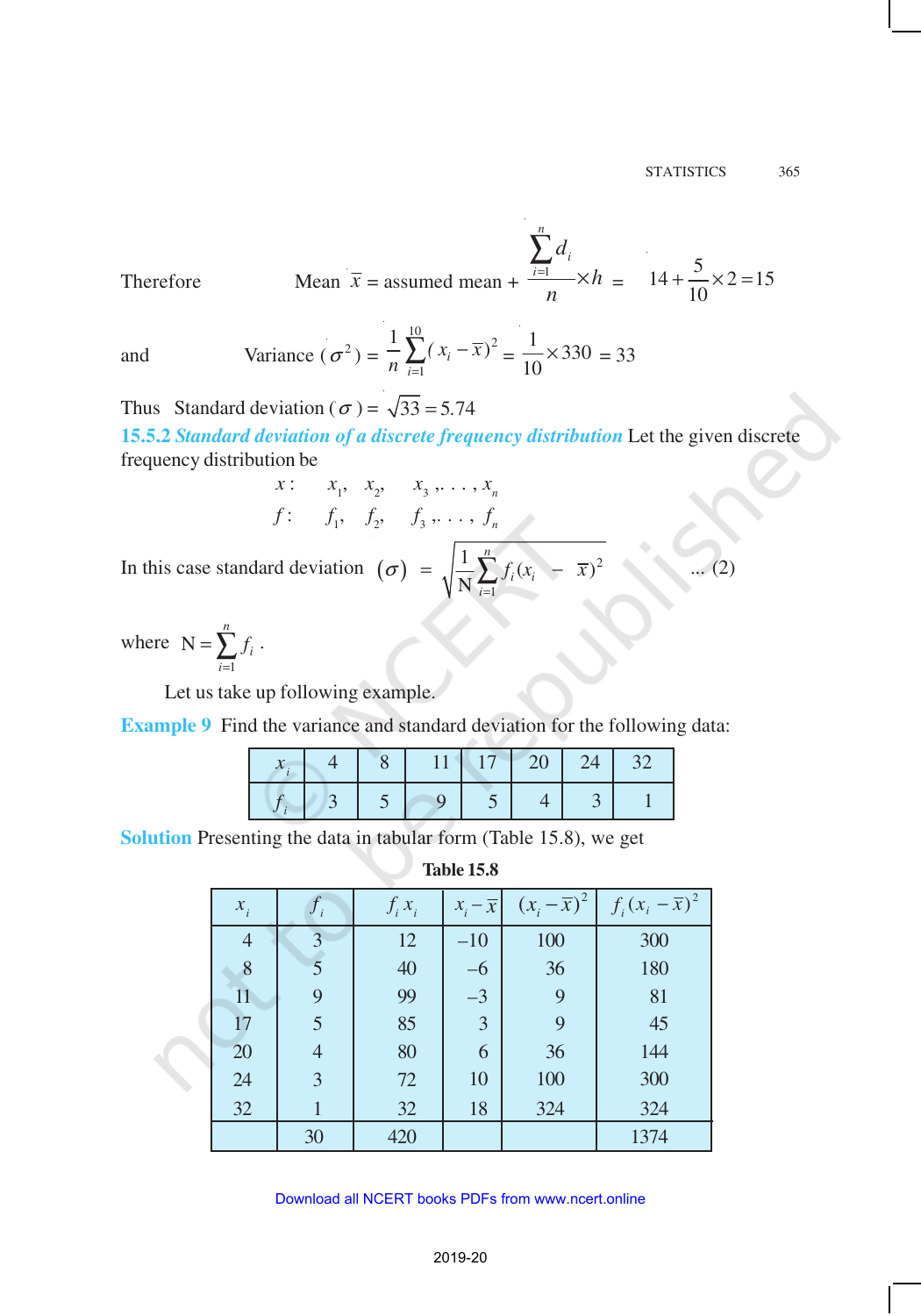$$
N = 30, \sum_{i=1}^{7} f_i x_i = 420, \sum_{i=1}^{7} f_i (x_i - \overline{x})^2 = 1374
$$

Therefore

$$
\overline{x} = \frac{\sum_{i=1}^{7} f_i x_i}{N} = \frac{1}{30} \times 420 = 14
$$

Hence

variance 
$$
(\sigma^2)
$$
 =  $\frac{1}{N} \sum_{i=1}^{7} f_i (x_i - \overline{x})^2$ 

$$
= \frac{1}{30} \times 1374 = 45.8
$$

and Standard deviation 
$$
(\sigma) = \sqrt{45.8} = 6.77
$$

**15.5.3** *Standard deviation of a continuous frequency distribution* The given continuous frequency distribution can be represented as a discrete frequency distribution by replacing each class by its mid-point. Then, the standard deviation is calculated by the technique adopted in the case of a discrete frequency distribution.

If there is a frequency distribution of *n* classes each class defined by its mid-point  $x_i$  with frequency  $f_i$ , the standard deviation will be obtained by the formula

$$
\sigma = \sqrt{\frac{1}{N} \sum_{i=1}^{n} f_i (x_i - \overline{x})^2},
$$

where  $\bar{x}$  is the mean of the distribution and N 1 *n*  $=\sum f_i$ . *i* =

**Another formula for standard deviation** We know that

Variance 
$$
(\sigma^2)
$$
 =  $\frac{1}{N} \sum_{i=1}^n f_i (x_i - \overline{x})^2 = \frac{1}{N} \sum_{i=1}^n f_i (x_i^2 + \overline{x}^2 - 2\overline{x} x_i)$   
\n=  $\frac{1}{N} \left[ \sum_{i=1}^n f_i x_i^2 + \sum_{i=1}^n \overline{x}^2 f_i - \sum_{i=1}^n 2\overline{x} f_i x_i \right]$   
\n=  $\frac{1}{N} \left[ \sum_{i=1}^n f_i x_i^2 + \overline{x}^2 \sum_{i=1}^n f_i - 2\overline{x} \sum_{i=1}^n x_i f_i \right]$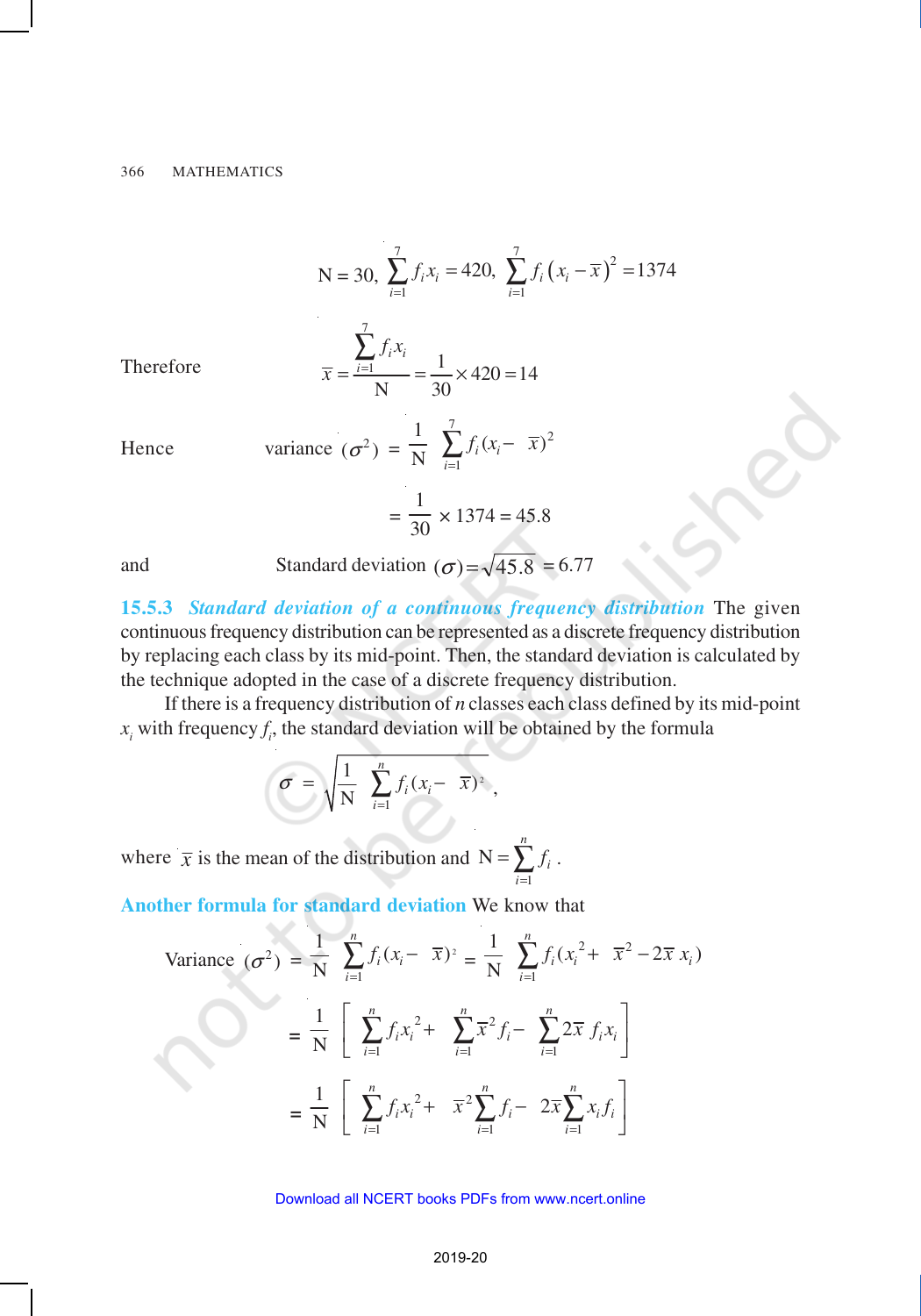$$
= \frac{1}{N} \int_{i=1}^{n} f_{i}x_{i}^{2} + \overline{x}^{2} N - 2\overline{x} N \overline{x} \left[ \text{Here } \frac{1}{N} \sum_{i=1}^{n} x_{i} f_{i} = \overline{x} \text{ or } \sum_{i=1}^{n} x_{i} f_{i} = N\overline{x} \right]
$$

$$
= \frac{1}{N} \sum_{i=1}^{n} f_{i}x_{i}^{2} + \overline{x}^{2} - 2\overline{x}^{2} = \frac{1}{N} \sum_{i=1}^{n} f_{i}x_{i}^{2} - \overline{x}^{2}
$$

or 
$$
\sigma^2 = \frac{1}{N} \sum_{i=1}^n f_i x_i^2 - \left(\frac{\sum_{i=1}^n f_i x_i}{N}\right)^2 = \frac{1}{N^2} \left[N \sum_{i=1}^n f_i x_i^2 - \left(\sum_{i=1}^n f_i x_i\right)^2\right]
$$

Thus, standard deviation  $(\sigma) = \frac{1}{N} \sqrt{N \sum_{i=1}^{n} f_i x_i^2 - \left(\sum_{i=1}^{n} f_i x_i\right)^2}$  $1$   $i=1$  $\frac{1}{\sqrt{N}}$ N *n n*  $\sum_{i=1}^{\infty} J_i^{i} \cdot v_i$   $\sum_{i=1}^{\infty} J_i^{i} \cdot v_i$  $\sigma$ ) =  $-\sqrt{N}$ ,  $f_i x_i^2 - \sqrt{f_i x_i^2}$ =  $=\frac{1}{N}\sqrt{N\sum_{i=1}^{n}f_{i}x_{i}^{2}-\left(\sum_{i=1}^{n}f_{i}x_{i}\right)^{2}}$  ... (3)

**Example 10** Calculate the mean, variance and standard deviation for the following distribution :

| Class     | $30 - 40$ | $40 - 50$ | $50 - 60$ | $60 - 70$ | 70-80 | 80-90 | $90-100$ |
|-----------|-----------|-----------|-----------|-----------|-------|-------|----------|
| Frequency |           |           |           | --        |       |       |          |

**Solution** From the given data, we construct the following Table 15.9.

| Class     | Frequency      | Mid-point | $f_i x_i$ | $(x-\overline{x})^2$ | $f_i(x-\overline{x})^2$ |
|-----------|----------------|-----------|-----------|----------------------|-------------------------|
|           | $(f_i)$        | $(x_i)$   |           |                      |                         |
| $30 - 40$ | 3              | 35        | 105       | 729                  | 2187                    |
| $40 - 50$ | $\overline{7}$ | 45        | 315       | 289                  | 2023                    |
| 50-60     | 12             | 55        | 660       | 49                   | 588                     |
| 60-70     | 15             | 65        | 975       | 9                    | 135                     |
| 70-80     | 8              | 75        | 600       | 169                  | 1352                    |
| 80-90     | 3              | 85        | 255       | 529                  | 1587                    |
| 90-100    | $\overline{2}$ | 95        | 190       | 1089                 | 2178                    |
|           | 50             |           | 3100      |                      | 10050                   |
|           |                |           |           |                      |                         |

#### 2019-20 Download all NCERT books PDFs from [www.ncert.online](http://www.ncert.online)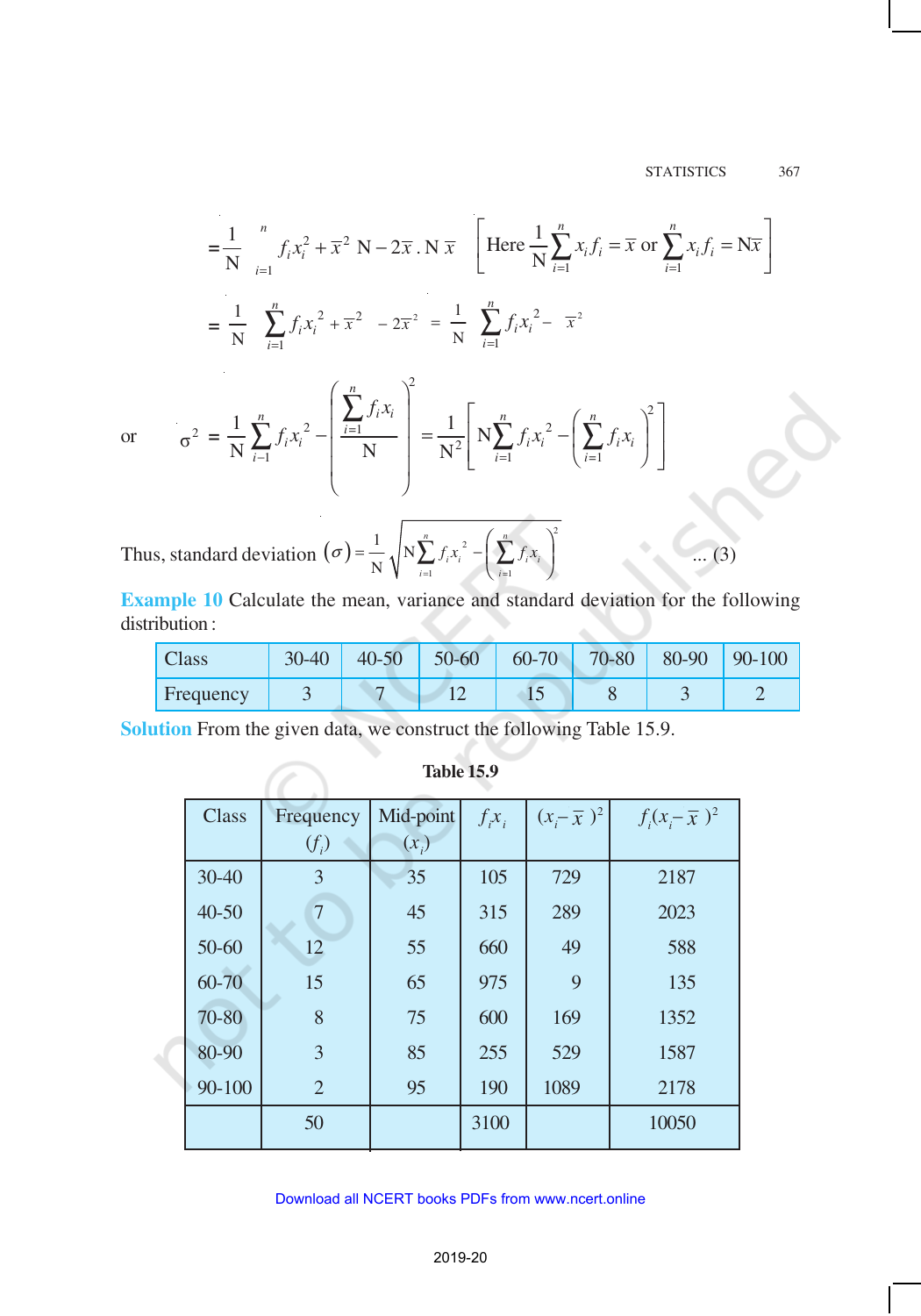Thus

Mean 
$$
\bar{x} = \frac{1}{N} \sum_{i=1}^{7} f_i x_i = \frac{3100}{50} = 62
$$
  
Variance  $(\sigma^2) = \frac{1}{N} \sum_{i=1}^{7} f_i (x_i - \bar{x})^2$ 

$$
V = N \sum_{i=1}^{n} \frac{1}{2} V^{(i)} = \frac{1}{50} \times 10050 = 201
$$

and Standard deviation  $(\sigma) = \sqrt{201} = 14.18$ 

**Example 11** Find the standard deviation for the following data :

|  |    | L  | 18 | 23 |
|--|----|----|----|----|
|  | 10 | IJ | 10 |    |

**Solution** Let us form the following Table 15.10:

| $x_i$ |    | $f_i x_i$ | $x_i^2$ | $f_{i}x_{i}^{2}$ |
|-------|----|-----------|---------|------------------|
| 3     | 7  | 21        | 9       | 63               |
| 8     | 10 | 80        | 64      | 640              |
| 13    | 15 | 195       | 169     | 2535             |
| 18    | 10 | 180       | 324     | 3240             |
| 23    | 6  | 138       | 529     | 3174             |
|       | 48 | 614       |         | 9652             |

**Table 15.10**

Now, by formula (3), we have

$$
\sigma = \frac{1}{N} \sqrt{N \sum f_i x_i^2 - (\sum f_i x_i)^2}
$$

$$
= \frac{1}{48} \sqrt{48 \times 9652 - (614)^2}
$$

$$
= \frac{1}{48} \sqrt{463296 - 376996}
$$

#### 2019-20 Download all NCERT books PDFs from [www.ncert.online](http://www.ncert.online)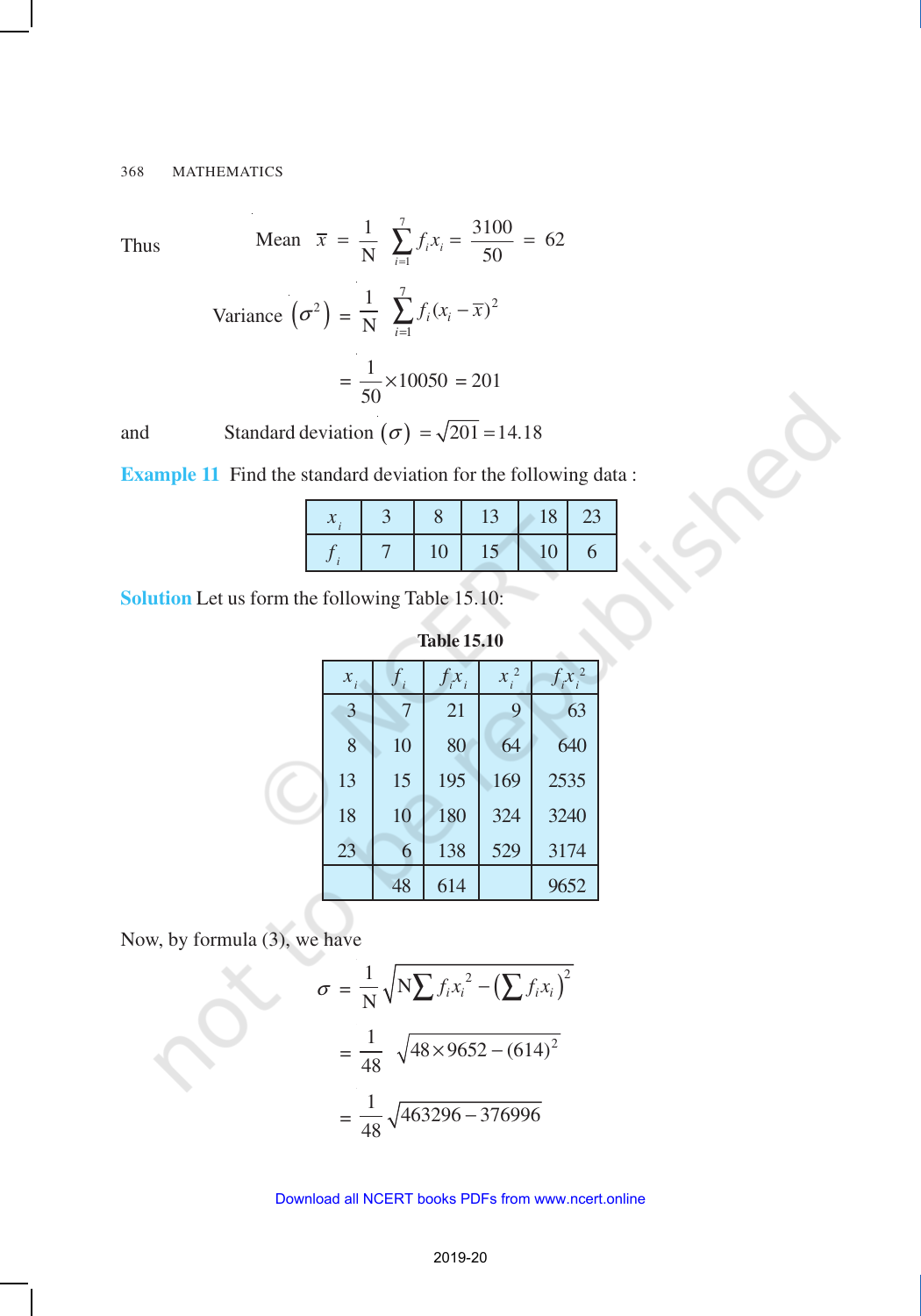... (1)

... (2)

$$
= \frac{1}{48} \times 293.77 = 6.12
$$

Therefore, Standard deviation ( $\epsilon$ ) = 6.12

**15.5.4.** *Shortcut method to find variance and standard deviation* Sometimes the values of  $x_i$  in a discrete distribution or the mid points  $x_i$  of different classes in a continuous distribution are large and so the calculation of mean and variance becomes tedious and time consuming. By using step-deviation method, it is possible to simplify the procedure.

Let the assumed mean be 'A' and the scale be reduced to  $\frac{1}{h}$ 1 times (*h* being the

width of class-intervals). Let the step-deviations or the new values be  $y_i$ .

N

*n*  $\sum_{i=1}^{\infty}$ <sup>*j*</sup><sub>i</sub> $\sim$ <sub>*i*</sub> *f x*

 $\overline{x} = \frac{i}{x}$ ∑

i.e. 
$$
y_i = \frac{x_i - A}{h}
$$
 or  $x_i = A + hy_i$ 

We know that

Replacing  $x_i$  from (1) in (2), we get

$$
\overline{x} = \frac{\sum_{i=1}^{n} f_i (A + hy_i)}{N}
$$
\n
$$
= \frac{1}{N} \left( \sum_{i=1}^{n} f_i A + \sum_{i=1}^{n} h f_i y_i \right) = \frac{1}{N} \left( A \sum_{i=1}^{n} f_i + h \sum_{i=1}^{n} f_i y_i \right)
$$
\n
$$
= A \cdot \frac{N}{N} + h \frac{\sum_{i=1}^{n} f_i y_i}{N} \qquad \left( \text{because } \sum_{i=1}^{n} f_i = N \right)
$$
\nThus\n
$$
\overline{x} = A + h \ \overline{y} \qquad \qquad \dots (3)
$$

Now Variance of the variable x, 
$$
\sigma_x^2 = \frac{1}{N} \sum_{i=1}^n f_i (x_i - \overline{x})^2
$$

$$
= \frac{1}{N} \sum_{i=1}^{n} f_i (A + hy_i - A - h \overline{y})^2
$$
 (Using (1) and (3))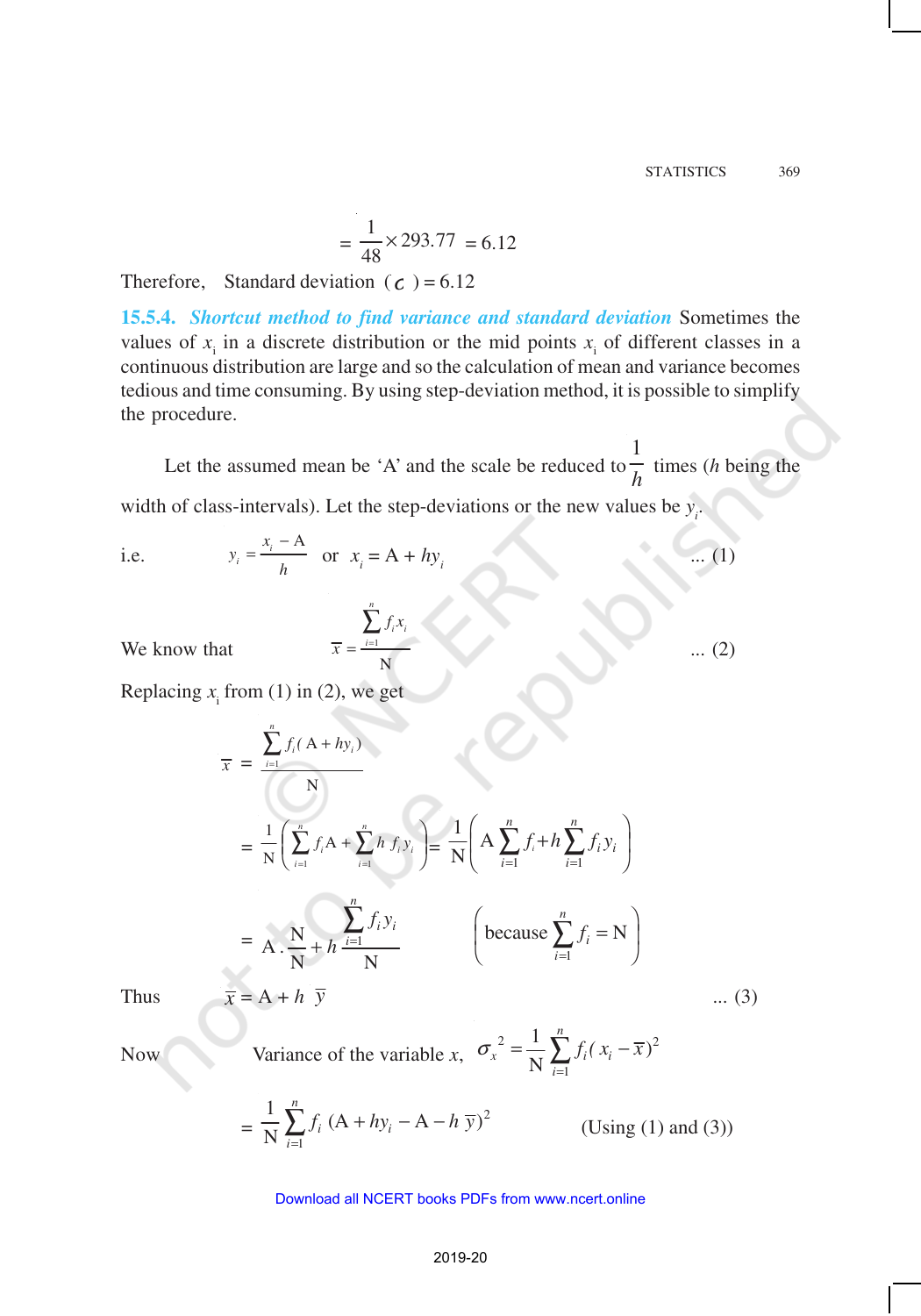$$
= \frac{1}{N} \sum_{i=1}^{n} f_i h^2 (y_i - \overline{y})^2
$$
  
=  $\frac{h^2}{N} \sum_{i=1}^{n} f_i (y_i - \overline{y})^2 = h^2 \times \text{ variance of the variable } y_i$ 

i.e.  $\sigma_x^2 = h^2 \sigma_y^2$ 

or 
$$
\sigma_x = h\sigma_y
$$
 ... (4)

From  $(3)$  and  $(4)$ , we have

$$
\sigma_x = \frac{h}{N} \sqrt{N \sum_{i=1}^n f_i y_i^2 - \left(\sum_{i=1}^n f_i y_i\right)^2}
$$
 ... (5)

Let us solve Example 11 by the short-cut method and using formula (5)

**Examples 12** Calculate mean, variance and standard deviation for the following distribution.

| <b>Classes</b> |  |  |  | 30-40 40-50 50-60 60-70 70-80 80-90 90-100 |
|----------------|--|--|--|--------------------------------------------|
| Frequency      |  |  |  |                                            |

**Solution** Let the assumed mean  $A = 65$ . Here  $h = 10$ 

We obtain the following Table 15.11 from the given data:

**Table 15.11**

| Class      | Frequency      | Mid-point $y_i =$ | $x_i - 65$<br>10 | $y_i^2$        | $f_i y_i$ | $f_i y_i^2$ |
|------------|----------------|-------------------|------------------|----------------|-----------|-------------|
|            | $f_i$          | $x_i$             |                  |                |           |             |
| $30 - 40$  | $\mathfrak{Z}$ | 35                | $-3$             | 9              | $-9$      | 27          |
| $40 - 50$  |                | 45                | $-2$             | $\overline{4}$ | $-14$     | 28          |
| 50-60      | 12             | 55                | $-1$             | $\mathbf{1}$   | $-12$     | 12          |
| 60-70      | 15             | 65                | $\overline{0}$   | $\overline{0}$ | $\theta$  | $\theta$    |
| 70-80      | 8              | 75                |                  |                | 8         | 8           |
| 80-90      | 3              | 85                | $\overline{2}$   | 4              | 6         | 12          |
| $90 - 100$ | $\overline{2}$ | 95                | $\overline{3}$   | 9              | 6         | 18          |
|            | $N=50$         |                   |                  |                | $-15$     | 105         |

#### 2019-20 Download all NCERT books PDFs from [www.ncert.online](http://www.ncert.online)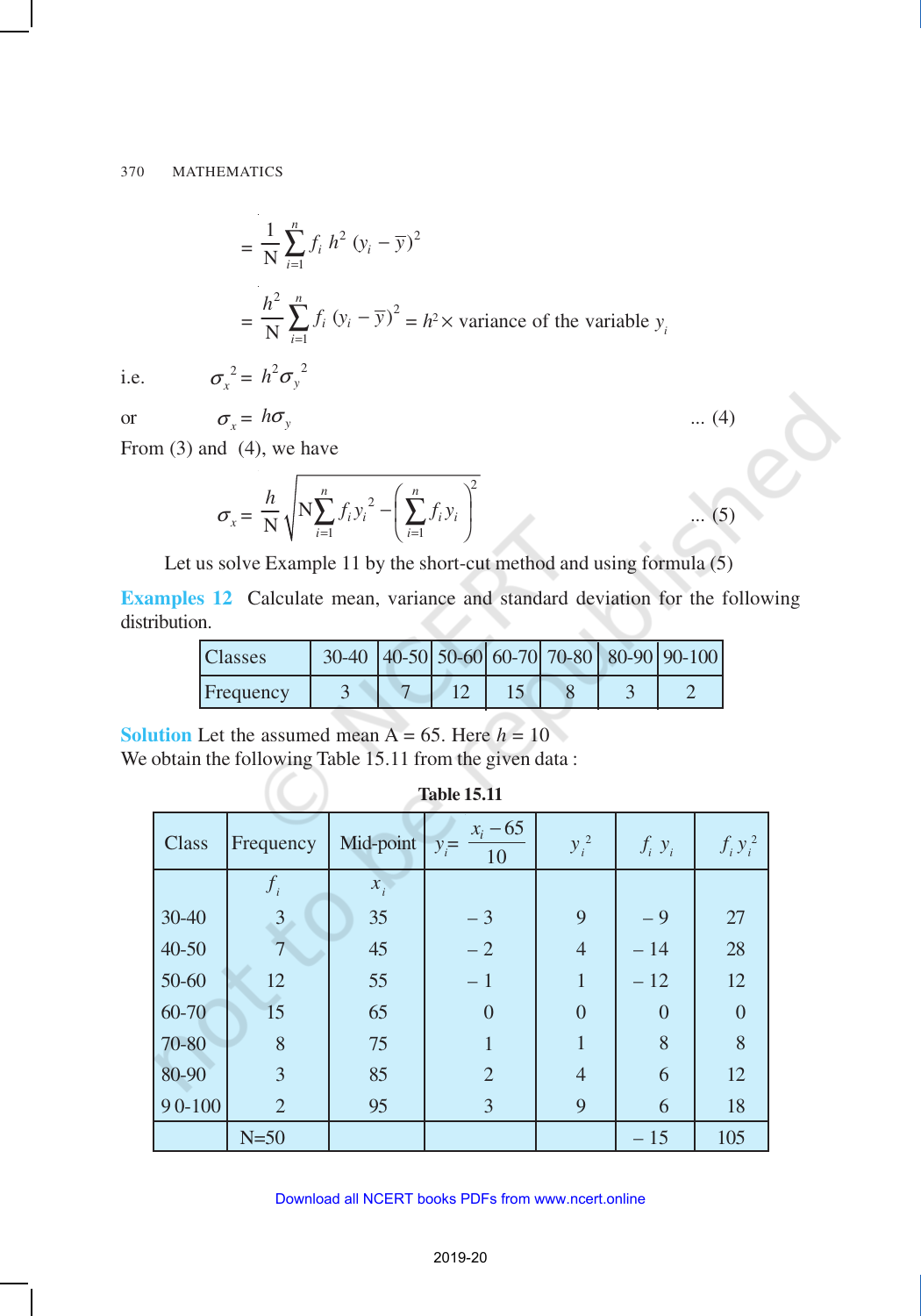**Therefore** 

Therefore  
\n
$$
\overline{x} = A + \frac{\sum f_i y_i}{50} \times h = 65 - \frac{15}{50} \times 10 = 62
$$
\nVariance  
\n
$$
\sigma^2 = \frac{h^2}{N^2} \left[ N \sum f_i y_i^2 - (\sum f_i y_i)^2 \right]
$$
\n
$$
= \frac{(10)^2}{(50)^2} \left[ 50 \times 105 - (-15)^2 \right]
$$
\n
$$
= \frac{1}{25} [5250 - 225] = 201
$$

and standard deviation 
$$
(\sigma) = \sqrt{201} = 14.18
$$

25

**=**

# **EXERCISE 15**

Find the mean and variance for each of the data in Exercies 1 to 5.

- **1.** 6, 7, 10, 12, 13, 4, 8, 12
- **2.** First *n* natural numbers
- **3.** First 10 multiples of 3

|  |  |             | 6   10   14   18   24   28   30 |  |
|--|--|-------------|---------------------------------|--|
|  |  | $7 \mid 12$ |                                 |  |

|  |  |  | $x$ , 92 93 97 98 102 104 |  |
|--|--|--|---------------------------|--|
|  |  |  |                           |  |

 **6.** Find the mean and standard deviation using short-cut method.

|  |  |  | $x_i$ 60 61 62 63 64 65 66 67 68 |  |
|--|--|--|----------------------------------|--|
|  |  |  |                                  |  |

Find the mean and variance for the following frequency distributions in Exercises 7 and 8.

| <b>Classes</b>     |  |  | 0-30 30-60 60-90 90-120 120-150 150-180 180-210 |  |
|--------------------|--|--|-------------------------------------------------|--|
| <b>Frequencies</b> |  |  |                                                 |  |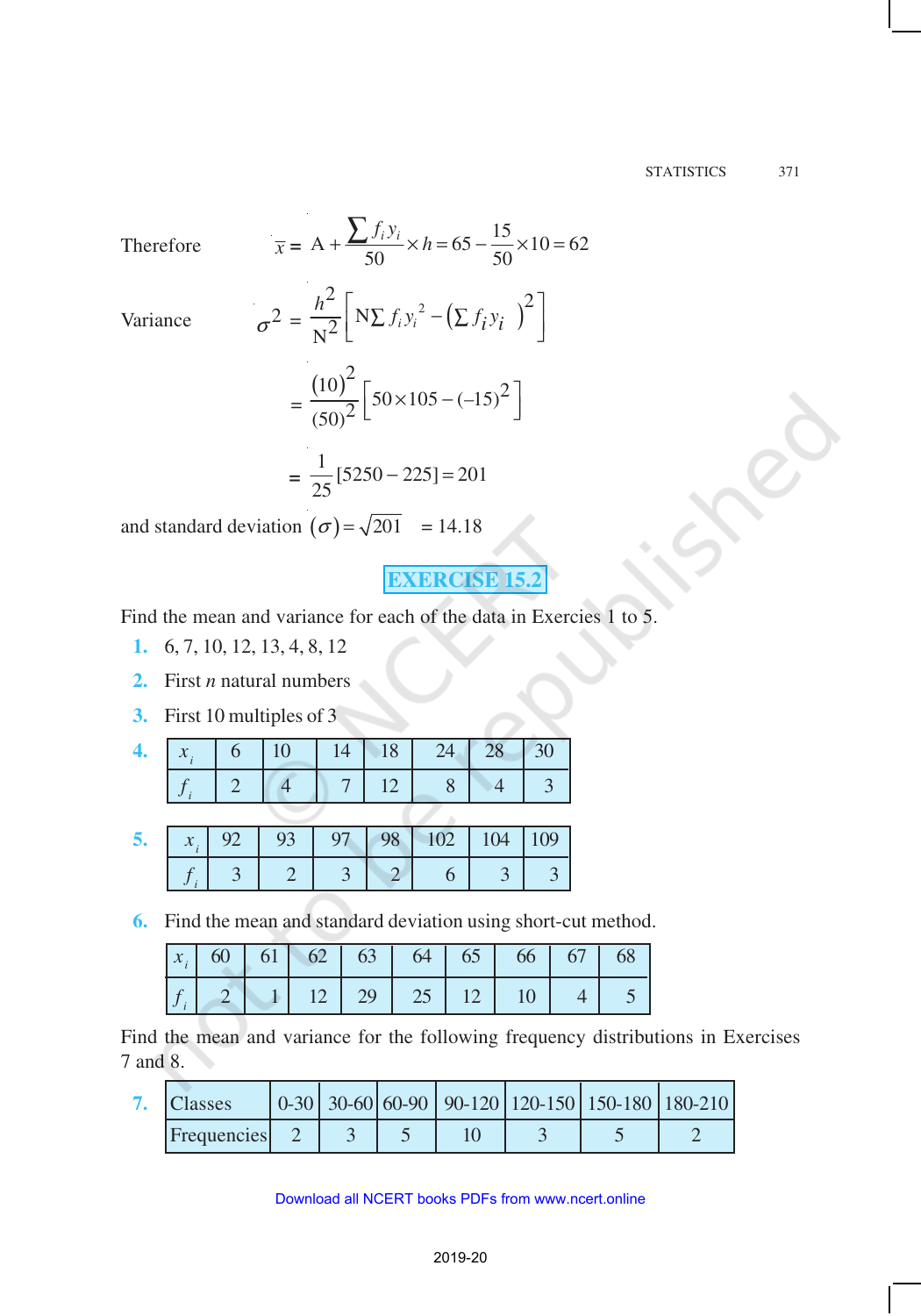#### 372 MATHEMATICS

| o. | $\mathcal{L}$ lasses | $0 - 10$ | $10 - 20$ | $20 - 30$ | 30-40 | $40 - 50$ |
|----|----------------------|----------|-----------|-----------|-------|-----------|
|    | Frequencies          |          | U         | ⊥୰        |       |           |

 **9.** Find the mean, variance and standard deviation using short-cut method

| Height<br>in cms   |  |  |  | $\left[70-75\right]75-80\left[80-85\right]85-90\left[90-95\right]95-100\left[100-105\right]105-110\left[110-115\right]$ |  |
|--------------------|--|--|--|-------------------------------------------------------------------------------------------------------------------------|--|
| No. of<br>children |  |  |  |                                                                                                                         |  |

**10.** The diameters of circles (in mm) drawn in a design are given below:

| <b>Diameters</b> | $33 - 36$ | $37-40$ | 41-44 |          |
|------------------|-----------|---------|-------|----------|
| No. of circles   |           |         |       | <u>_</u> |

Calculate the standard deviation and mean diameter of the circles.

[ **Hint** First make the data continuous by making the classes as 32.5-36.5, 36.5-40.5, 40.5-44.5, 44.5 - 48.5, 48.5 - 52.5 and then proceed.]

# **15.6 Analysis of Frequency Distributions**

In earlier sections, we have studied about some types of measures of dispersion. The mean deviation and the standard deviation have the same units in which the data are given. Whenever we want to compare the variability of two series with same mean, which are measured in different units, we do not merely calculate the measures of dispersion but we require such measures which are independent of the units. The measure of variability which is independent of units is called coefficient of variation (denoted as C.V.)

The coefficient of variation is defined as

$$
C.V. = \frac{\sigma}{\overline{x}} \times 100 \ , \ \overline{x} \neq 0 \,,
$$

where  $\sigma$  and  $\bar{x}$  are the standard deviation and mean of the data.

For comparing the variability or dispersion of two series, we calculate the coefficient of variance for each series. The series having greater C.V. is said to be more variable than the other. The series having lesser C.V. is said to be more consistent than the other.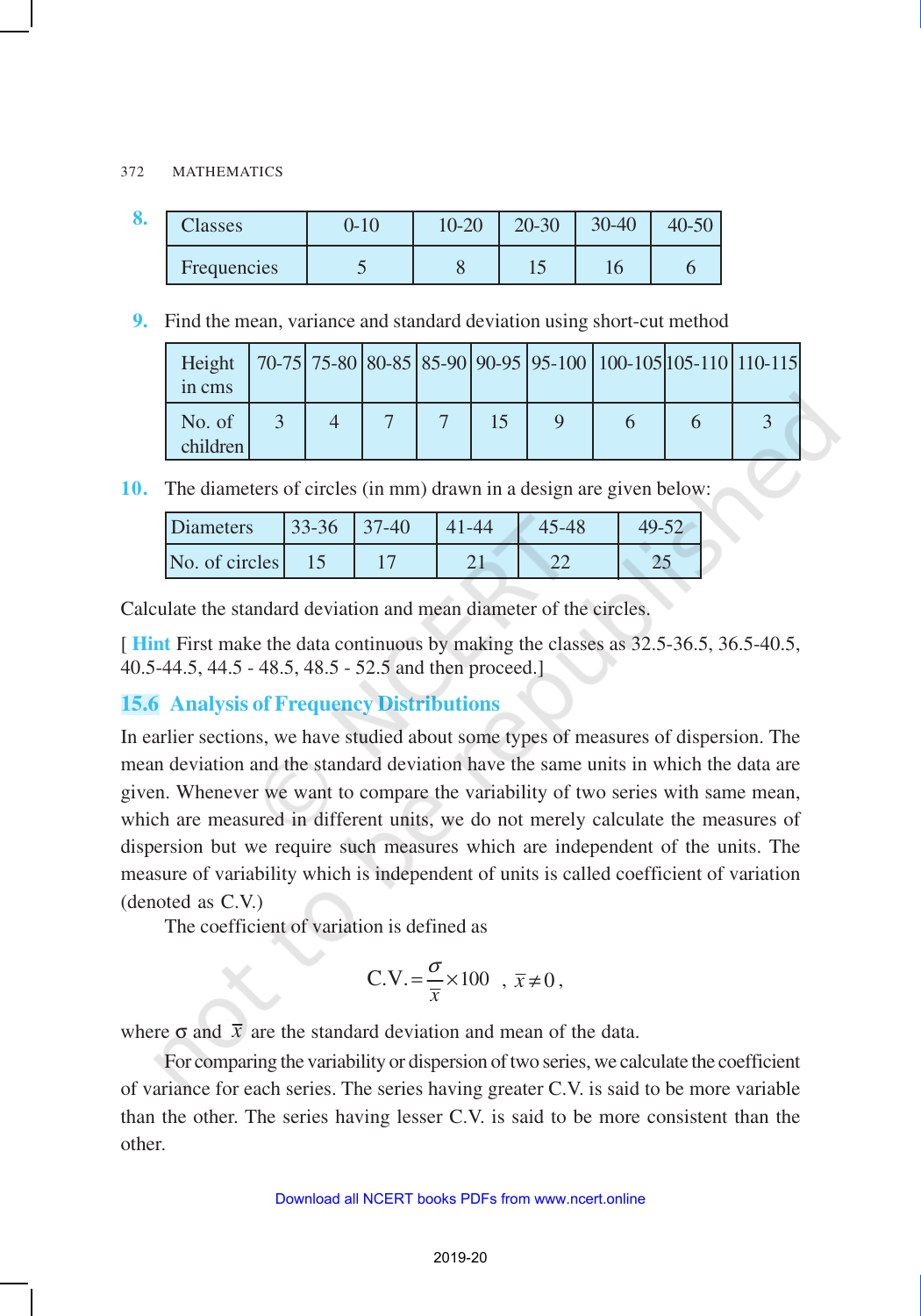# **15.6.1** *Comparison of two frequency distributions with same mean* Let  $\bar{x}_1$  and  $\sigma_1$ be the mean and standard deviation of the first distribution, and  $\bar{x}_2$  and  $\sigma_2$  be the mean and standard deviation of the second distribution.

Then C.V. (1st distribution) = 
$$
\frac{\sigma_1}{\overline{x}_1} \times 100
$$

and C.V. (2nd distribution) = 
$$
\frac{\sigma_2}{\overline{x}_2} \times 100
$$

Given 
$$
\overline{x}_1 = \overline{x}_2 = \overline{x}
$$
 (say)

Therefore C.V. (1st distribution) = 
$$
\frac{\sigma_1}{\overline{x}} \times 100
$$
 ... (1)

and C.V. (2nd distribution) =  $\frac{62}{5} \times 100$ *x*  $\frac{\sigma_2}{\sigma_1}$  × 100 ... (2)

It is clear from (1) and (2) that the two C.Vs. can be compared on the basis of values of  $\sigma_1$  and  $\sigma_2$  only.

Thus, we say that for two series with equal means, the series with greater standard deviation (or variance) is called more variable or dispersed than the other. Also, the series with lesser value of standard deviation (or variance) is said to be more consistent than the other.

Let us now take following examples:

**Example 13** Two plants A and B of a factory show following results about the number of workers and the wages paid to them.

|                          |         | в                   |
|--------------------------|---------|---------------------|
| No. of workers           | 5000    | 6000                |
| Average monthly wages    | Rs 2500 | R <sub>s</sub> 2500 |
| Variance of distribution | 81      | 100                 |
| of wages                 |         |                     |

In which plant, A or B is there greater variability in individual wages?

**Solution** The variance of the distribution of wages in plant A ( $\sigma_1^2$ ) = 81

Therefore, standard deviation of the distribution of wages in plant A ( $\sigma_1$ ) = 9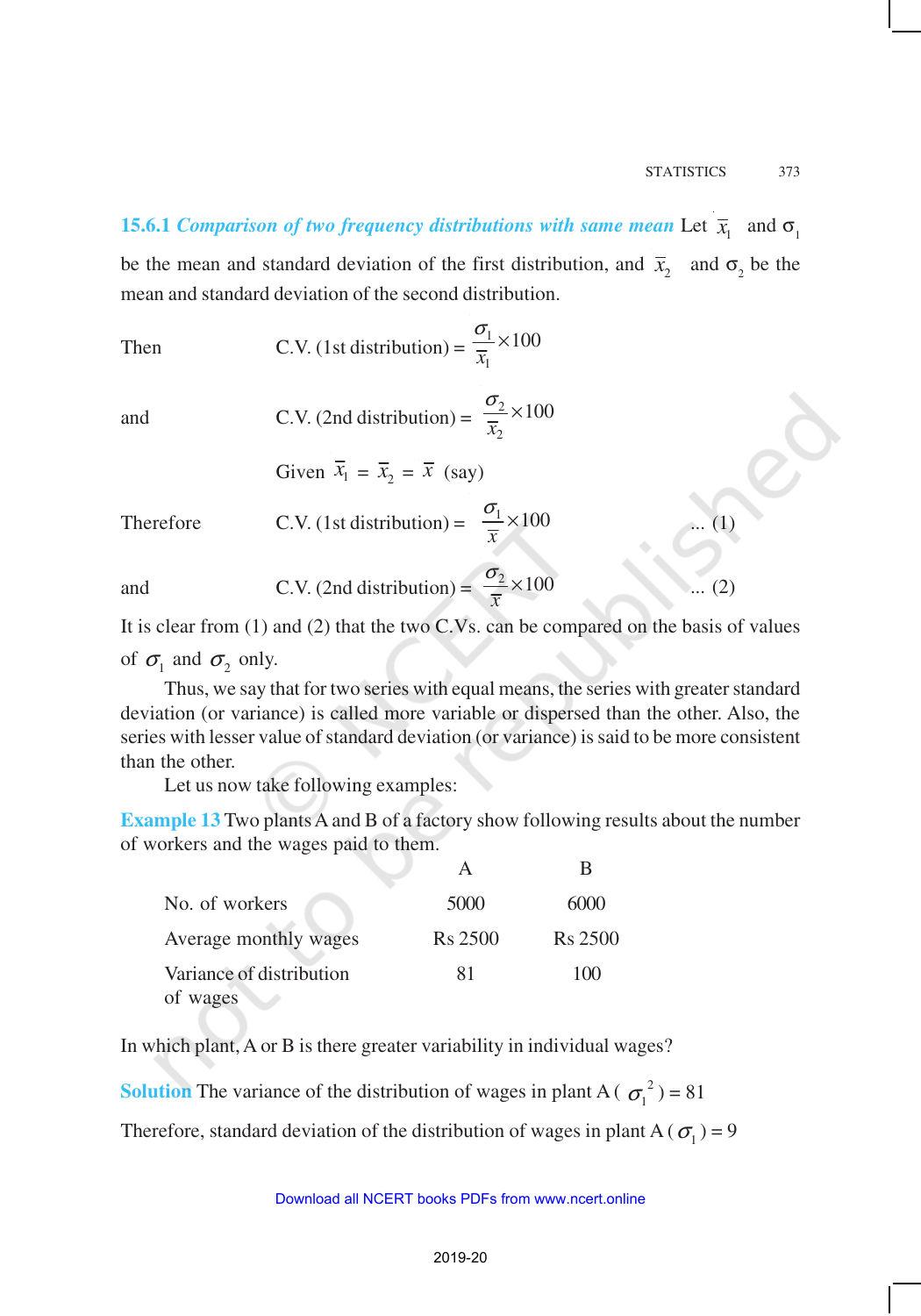Also, the variance of the distribution of wages in plant B ( $\sigma_2^2$ ) = 100

Therefore, standard deviation of the distribution of wages in plant B ( $\sigma_2$ ) = 10 Since the average monthly wages in both the plants is same, i.e., Rs.2500, therefore, the plant with greater standard deviation will have more variability. Thus, the plant B has greater variability in the individual wages.

**Example 14** Coefficient of variation of two distributions are 60 and 70, and their standard deviations are 21 and 16, respectively. What are their arithmetic means.

**Solution** Given **C.V.** (1st distribution) = 60,  $\sigma_1 = 21$ C.V. (2nd distribution) = 70,  $\sigma_2 = 16$ 

Let  $\bar{x}_1$  and  $\bar{x}_2$  be the means of 1st and 2nd distribution, respectively. Then

C.V. (1st distribution) = 
$$
\frac{c_1}{\overline{x}_1}
$$
 × 100

Therefore 
$$
60 = \frac{21}{\overline{x}_1} \times 100
$$
 or  $\overline{x}_1 = \frac{21}{60} \times 100 = 35$ 

and C.V. 
$$
(2nd distribution) =
$$

C.V. (2nd distribution) = 
$$
\frac{c_2}{\overline{x}_2}
$$
 ×100

i.e. 
$$
70 = \frac{16}{\overline{x}_2} \times 100 \text{ or } \overline{x}_2 = \frac{16}{70} \times 100 = 22.85
$$

**Example 15** The following values are calculated in respect of heights and weights of the students of a section of Class XI :

|          | Height                   | Weight                 |
|----------|--------------------------|------------------------|
| Mean     | $162.6 \text{ cm}$       | 52.36 kg               |
| Variance | $127.69$ cm <sup>2</sup> | $23.1361 \text{ kg}^2$ |

Can we say that the weights show greater variation than the heights?

**Solution** To compare the variability, we have to calculate their coefficients of variation.

| Given     | Variance of height = $127.69 \text{cm}^2$                          |
|-----------|--------------------------------------------------------------------|
| Therefore | Standard deviation of height = $\sqrt{127.69 \text{cm}}$ = 11.3 cm |
| Also      | Variance of weight = $23.1361 \text{ kg}^2$                        |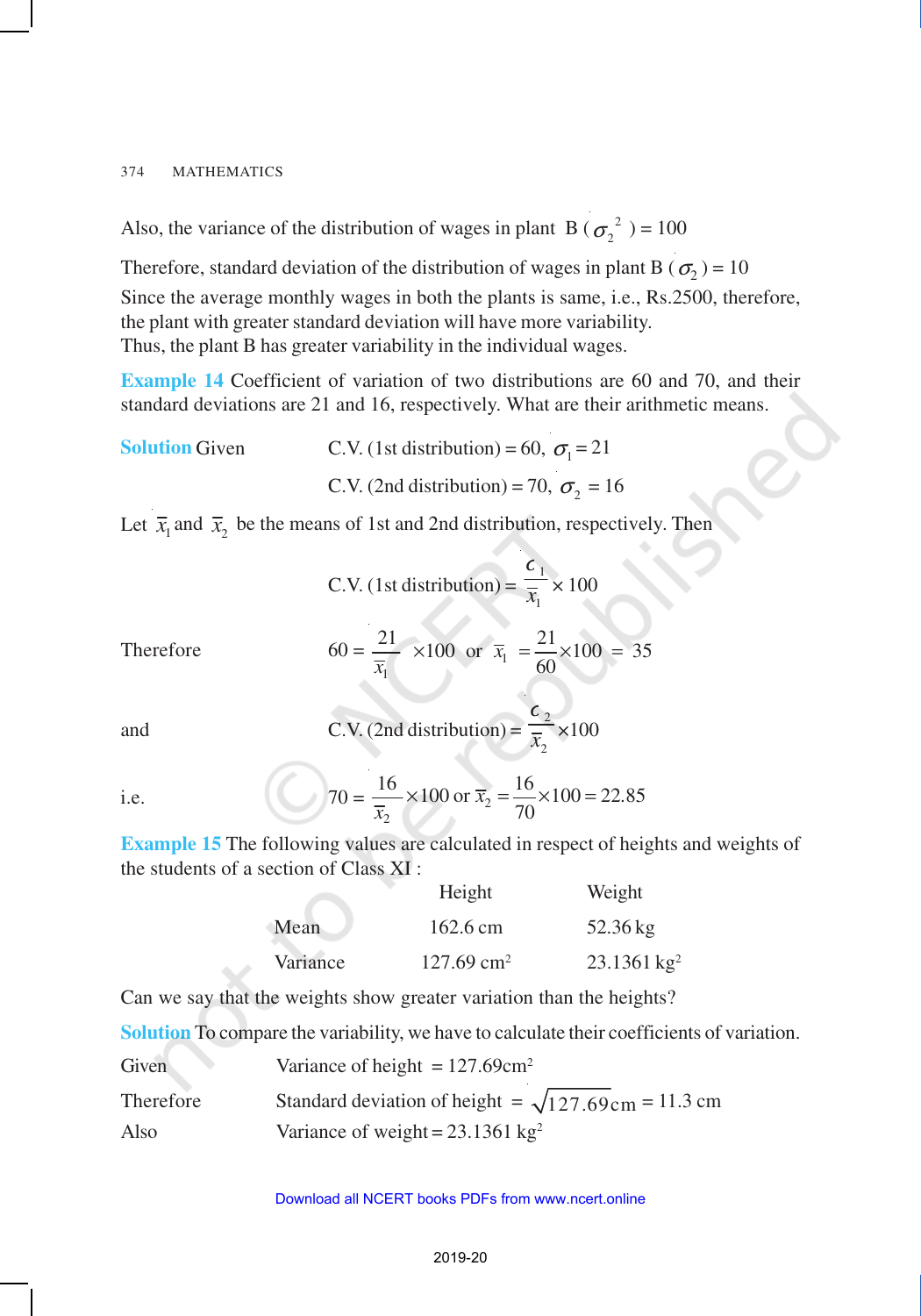Therefore Standard deviation of weight =  $\sqrt{23.1361}$  kg = 4.81 kg Now, the coefficient of variations (C.V.) are given by

 $(C.V.)$  in heights =  $\frac{\text{Standard Deviation}}{100} \times 100$ Mean ×  $=\frac{11.3}{162.5} \times 100$ 162 6 *.*  $\frac{6}{6}$  × 100 = 6.95 and (C.V.) in weights =  $\frac{4.81}{50.26}$  × 100 52 36 *.*  $\frac{1}{0.36}$  × 100 = 9.18

Clearly C.V. in weights is greater than the C.V. in heights Therefore, we can say that weights show more variability than heights.

**EXERCISE 15.3**

**1.** From the data given below state which group is more variable, A or B?

| <b>Marks</b> |    | $10-20$   20-30   30-40 |    |    | $ 40-50 50-60 60-70 70-80$ |  |
|--------------|----|-------------------------|----|----|----------------------------|--|
| Group A      |    |                         | 33 | 40 |                            |  |
| Group B      | 20 | 30                      | 25 |    |                            |  |

**2.** From the prices of shares X and Y below, find out which is more stable in value:

|  |  | $\vert$ Y $\vert$ 108 $\vert$ 107 $\vert$ 105 $\vert$ 105 $\vert$ 106 $\vert$ 107 $\vert$ 104 $\vert$ 103 $\vert$ 104 $\vert$ 101 $\vert$ |  |  |  |
|--|--|-------------------------------------------------------------------------------------------------------------------------------------------|--|--|--|

**3.** An analysis of monthly wages paid to workers in two firms A and B, belonging to the same industry, gives the following results:

|                              | Firm A  | Firm B              |
|------------------------------|---------|---------------------|
| No. of wage earners          | 586     | 648                 |
| Mean of monthly wages        | Rs 5253 | R <sub>s</sub> 5253 |
| Variance of the distribution | 100     | 121                 |

of wages

- (i) Which firm A or B pays larger amount as monthly wages?
- (ii) Which firm, A or B, shows greater variability in individual wages?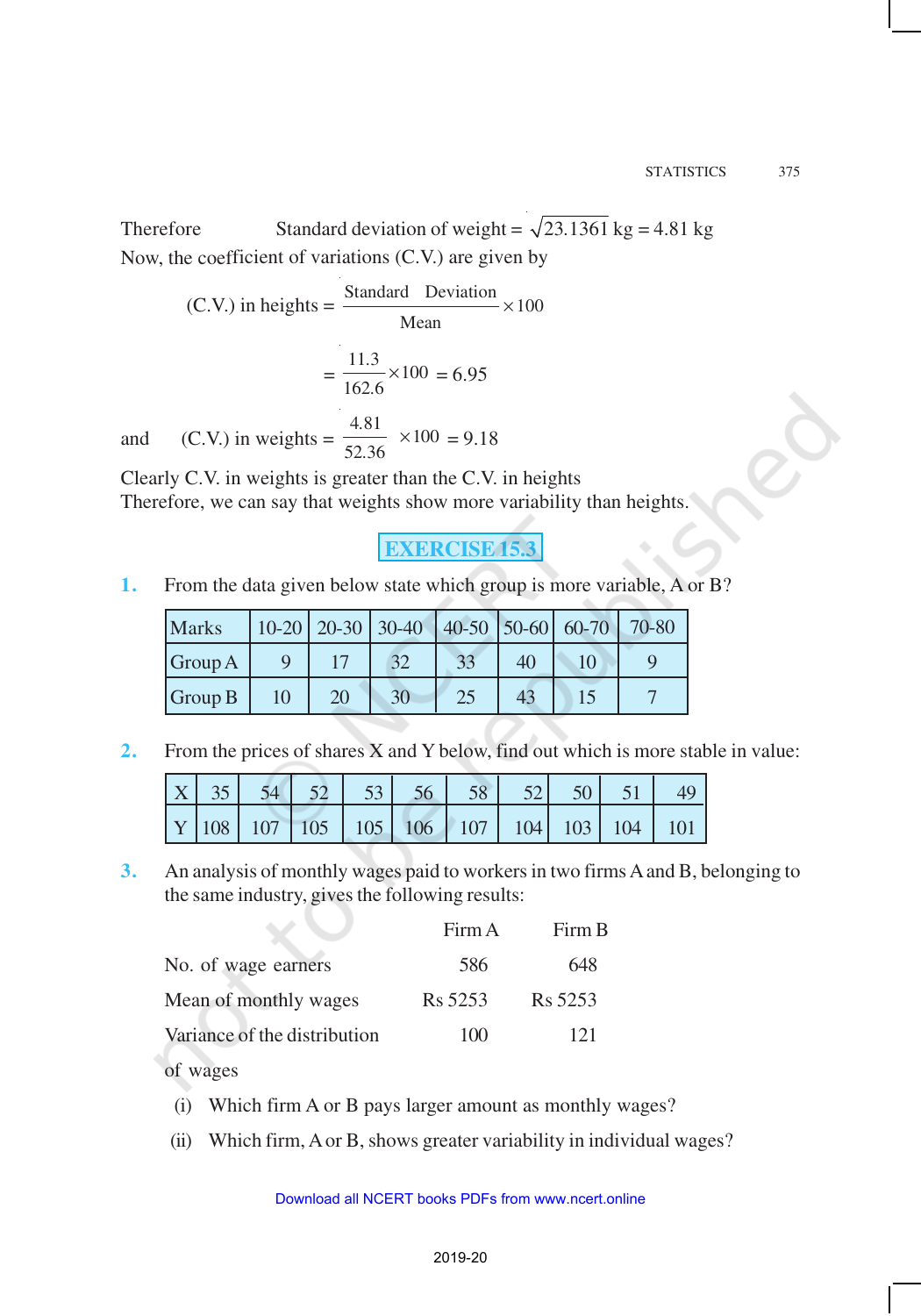#### 376 MATHEMATICS

**4.** The following is the record of goals scored by team A in a football session:

| No. of goals scored |  |  |  |
|---------------------|--|--|--|
| No. of matches      |  |  |  |

For the team B, mean number of goals scored per match was 2 with a standard deviation 1.25 goals. Find which team may be considered more consistent?

**5.** The sum and sum of squares corresponding to length *x* (in cm) and weight *y* (in gm) of 50 plant products are given below:

$$
\sum_{i=1}^{50} x_i = 212 , \sum_{i=1}^{50} x_i^2 = 902.8 , \sum_{i=1}^{50} y_i = 261 , \sum_{i=1}^{50} y_i^2 = 1457.6
$$

Which is more varying, the length or weight?

## *Miscellaneous Examples*

**Example 16** The variance of 20 observations is 5. If each observation is multiplied by 2, find the new variance of the resulting observations.

**Solution** Let the observations be  $x_1, x_2, ..., x_{20}$  and  $\bar{x}$  be their mean. Given that variance  $= 5$  and  $n = 20$ . We know that

Variance 
$$
(\sigma^2)
$$
 =  $\frac{1}{n} \sum_{i=1}^{20} (x_i - \overline{x})^2$ , i.e.,  $5 = \frac{1}{20} \sum_{i=1}^{20} (x_i - \overline{x})^2$   

$$
\sum_{i=1}^{20} (x_i - \overline{x})^2 = 100
$$
 ... (1)

or

If each observation is multiplied by 2, and the new resulting observations are  $y_i$ , then

$$
y_i = 2x_i
$$
 i.e.,  $x_i = \frac{1}{2}y_i$ 

Therefore

Therefore  
\n
$$
\overline{y} = \frac{1}{n} \sum_{i=1}^{20} y_i = \frac{1}{20} \sum_{i=1}^{20} 2x_i = 2 \cdot \frac{1}{20} \sum_{i=1}^{20} x_i
$$
\ni.e. 
$$
\overline{y} = 2 \overline{x} \text{ or } \overline{x} = \frac{1}{2} \overline{y}
$$

Substituting the values of  $x_i$  and  $\bar{x}$  in (1), we get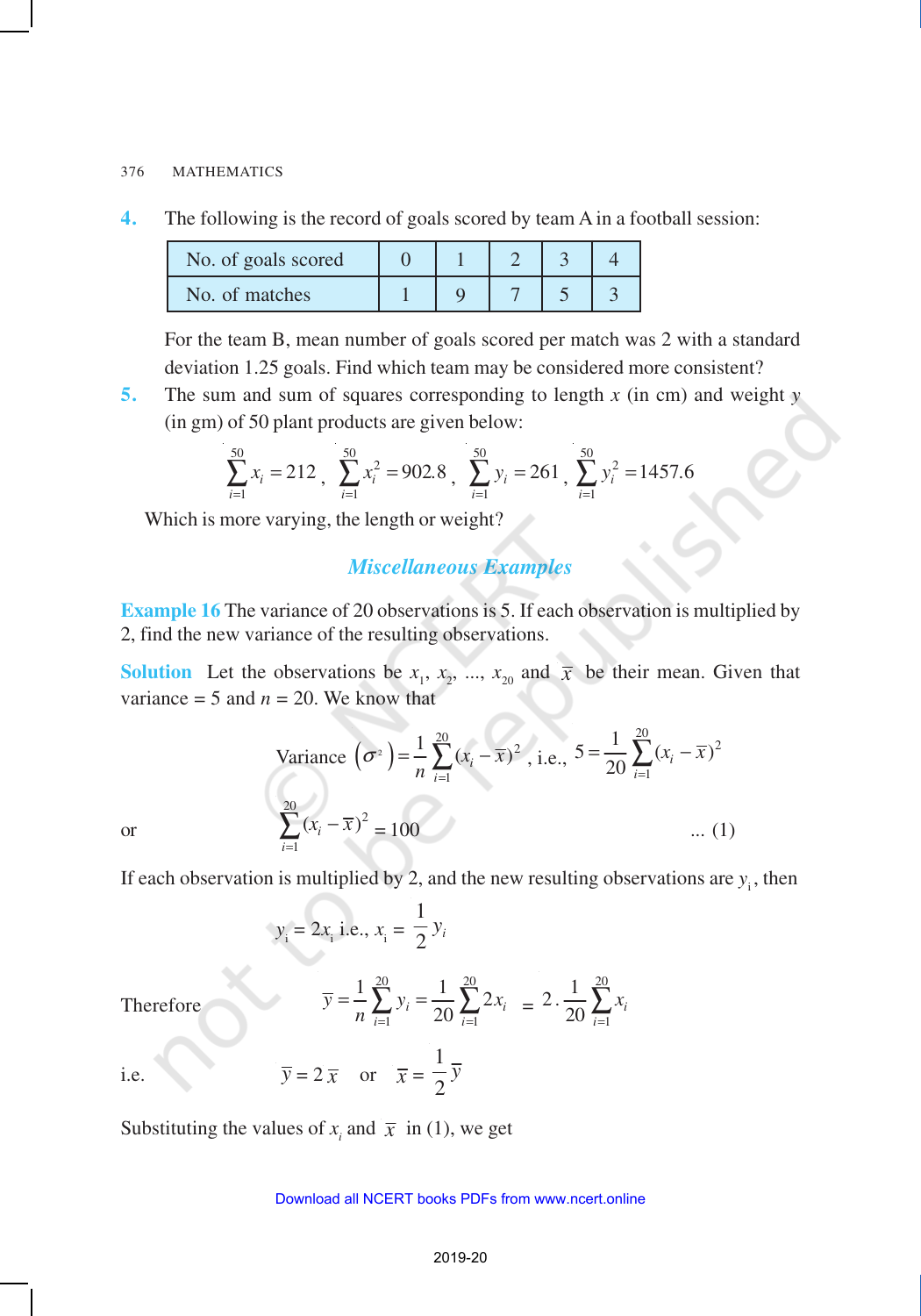$$
\sum_{i=1}^{20} \left( \frac{1}{2} y_i - \frac{1}{2} \overline{y} \right)^2 = 100 \text{ , i.e., } \sum_{i=1}^{20} (y_i - \overline{y})^2 = 400
$$

Thus the variance of new observations =  $\frac{1}{20} \times 400 = 20 = 2^2 \times 5$ 20  $\times 400 = 20 = 2^2 \times$ 

**ANOTE** The reader may note that if each observation is multiplied by a constant  $k$ , the variance of the resulting observations becomes  $k^2$  times the original variance.

**Example17** The mean of 5 observations is 4.4 and their variance is 8.24. If three of the observations are 1, 2 and 6, find the other two observations.

**Solution** Let the other two observations be *x* and *y*. Therefore, the series is 1, 2, 6, *x*, *y.*

Now Mean  $\bar{x}$ 

$$
= 4.4 = \frac{1+2+6+x+y}{5}
$$

or 
$$
22 = 9 + x + y
$$
  
Therefore  $x + y = 13$  ... (1)

 $Also$ 

variance = 8.24 = 
$$
\frac{1}{n} \sum_{i=1}^{5} (x_i - \overline{x})^2
$$

i.e. 
$$
8.24 = \frac{1}{5} \Big[ (3.4)^2 + (2.4)^2 + (1.6)^2 + x^2 + y^2 - 2 \times 4.4 (x + y) + 2 \times (4.4)^2 \Big]
$$
  
or 41.20 = 11.56 + 5.76 + 2.56 + x<sup>2</sup> + y<sup>2</sup> - 8.8 × 13 + 38.72

Therefore 
$$
x^2 + y^2 = 97
$$
 ... (2)

we have  

$$
x^2 + y^2 + 2xy = 169
$$
 ... (3)

From  $(2)$  and  $(3)$ , we have

But from  $(1)$ ,

$$
2xy = 72
$$
 ... (4)  
Subtracting (4) from (2), we get

or  
\n
$$
x^{2} + y^{2} - 2xy = 97 - 72
$$
 i.e.  $(x - y)^{2} = 25$   
\nor  
\n
$$
x - y = \pm 5
$$

... (5)

So, from  $(1)$  and  $(5)$ , we get

 $x = 9$ ,  $y = 4$  when  $x - y = 5$ 

or  $x = 4$ ,  $y = 9$  when  $x - y = -5$ 

Thus, the remaining observations are 4 and 9.

**Example 18** If each of the observation  $x_1, x_2, ..., x_n$  is increased by *'a'*, where *a* is a negative or positive number, show that the variance remains unchanged.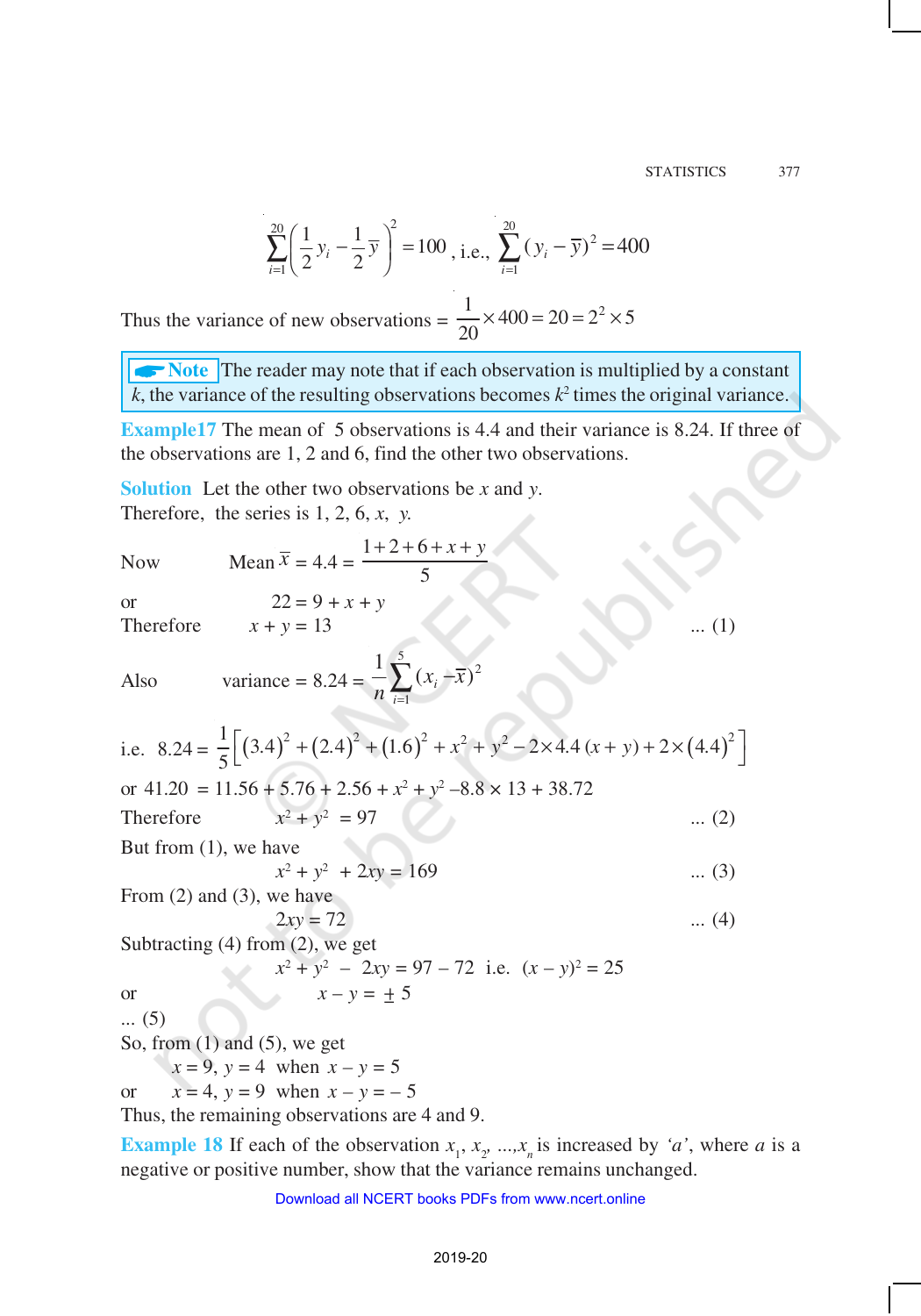**Solution** Let  $\bar{x}$  be the mean of  $x_1, x_2, ..., x_n$ . Then the variance is given by

$$
\sigma_1^2 = \frac{1}{n} \sum_{i=1}^n (x_i - \overline{x})^2
$$

If *'a* is added to each observation, the new observations will be

$$
y_i = x_i + a \tag{1}
$$

Let the mean of the new observations be  $\bar{y}$ . Then

$$
\overline{y} = \frac{1}{n} \sum_{i=1}^{n} y_i = \frac{1}{n} \sum_{i=1}^{n} (x_i + a)
$$

$$
= \frac{1}{n} \left[ \sum_{i=1}^{n} x_i + \sum_{i=1}^{n} a \right] = \frac{1}{n} \sum_{i=1}^{n} x_i + \frac{na}{n} = \overline{x} + a
$$
  
i.e. 
$$
\overline{y} = \overline{x} + a \qquad (2)
$$

Thus, the variance of the new observations

$$
\sigma_2^2 = \frac{1}{n} \sum_{i=1}^n (y_i - \overline{y})^2 = \frac{1}{n} \sum_{i=1}^n (x_i + a - \overline{x} - a)^2
$$
 [Using (1) and (2)]  

$$
= \frac{1}{n} \sum_{i=1}^n (x_i - \overline{x})^2 = \sigma_1^2
$$

Thus, the variance of the new observations is same as that of the original observations.

**ANOTE** We may note that adding (or subtracting) a positive number to (or from) each observation of a group does not affect the variance.

**Example 19** The mean and standard deviation of 100 observations were calculated as 40 and 5.1, respectively by a student who took by mistake 50 instead of 40 for one observation. What are the correct mean and standard deviation?

**Solution** Given that number of observations  $(n) = 100$ 

*i x*

 $=$  $\frac{1}{2}$  $\sum_{n=1}^{n}$ 

 $\bar{x} = \frac{1}{x}$ 

Incorrect mean  $(\bar{x}) = 40$ , Incorrect standard deviation  $(\sigma) = 5.1$ 

We know that

$$
n \frac{1}{i=1}
$$
  
40 =  $\frac{1}{100} \sum_{i=1}^{100} x_i$  or

$$
\sum_{i=1}^{100} x_i = 4000
$$

i.e.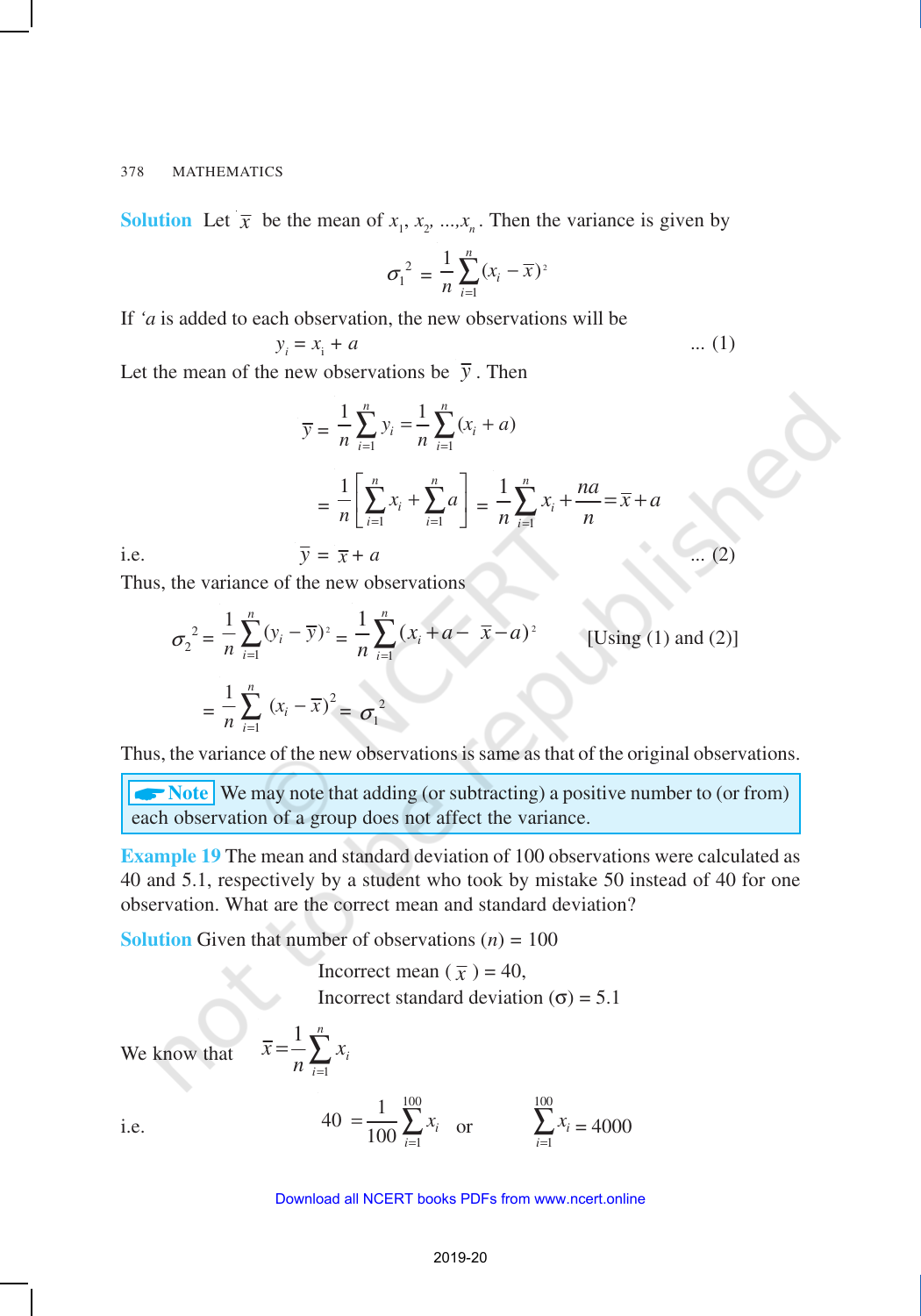#### STATISTICS 379

i.e.   
Incorrect sum of observations = 
$$
4000
$$
  
Thus the correct sum of observations = Incorrect sum –  $50 + 40$   
=  $4000 - 50 + 40 = 3990$ 

Hence Correct mean 
$$
=\frac{\text{correct sum}}{100} = \frac{3990}{100} = 39.9
$$

Also 
$$
\text{Standard deviation } \sigma = \sqrt{\frac{1}{n} \sum_{i=1}^{n} x_i^2 - \frac{1}{n^2} \left( \sum_{i=1}^{n} x_i \right)^2}
$$

$$
= \sqrt{\frac{1}{n} \sum_{i=1}^{n} x_i^2 - (\bar{x})^2}
$$

i.e. 
$$
5.1 = \sqrt{\frac{1}{100} \times \text{Incorrect } \sum_{i=1}^{n} x_i^2 - (40)^2}
$$

or 
$$
26.01 = \frac{1}{100} \times \text{Incorrect } \sum_{i=1}^{n} x_i^2 - 1600
$$

Therefore 
$$
\text{Incorrect } \sum_{i=1}^{n} x_i^2 = 100 (26.01 + 1600) = 162601
$$

Now Correct 
$$
\sum_{i=1}^{n} x_i^2 = \text{Incorrect } \sum_{i=1}^{n} x_i^2 = (50)^2 + (40)^2
$$

$$
= 162601 - 2500 + 1600 = 161701
$$

Therefore Correct standard deviation

 $\sim$  C  $\geq$ 

$$
= \sqrt{\frac{\text{Correct } \sum x_i^2}{n} - (\text{Correct } \text{mean})^2}
$$

$$
= \sqrt{\frac{161701}{100} - (39.9)^2}
$$

$$
= \sqrt{1617.01 - 1592.01} = \sqrt{25} = 5
$$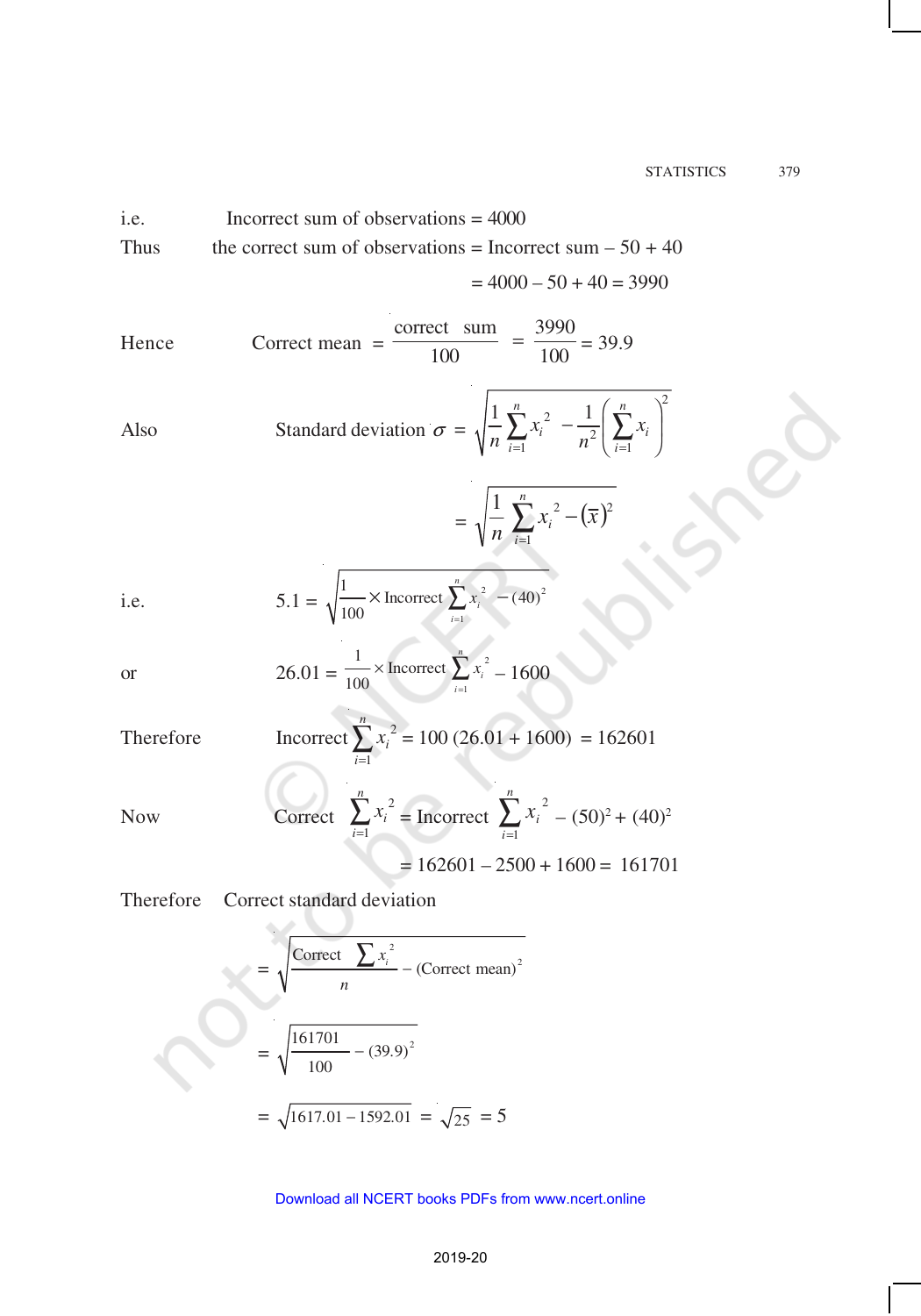## *Miscellaneous Exercise On Chapter 15*

- **1.** The mean and variance of eight observations are 9 and 9.25, respectively. If six of the observations are 6, 7, 10, 12, 12 and 13, find the remaining two observations.
- **2.** The mean and variance of 7 observations are 8 and 16, respectively. If five of the observations are 2, 4, 10, 12, 14. Find the remaining two observations.
- **3.** The mean and standard deviation of six observations are 8 and 4, respectively. If each observation is multiplied by 3, find the new mean and new standard deviation of the resulting observations.
- **4.** Given that  $\bar{x}$  is the mean and  $\sigma^2$  is the variance of *n* observations  $x_1, x_2, ..., x_n$ . Prove that the mean and variance of the observations  $ax_1$ ,  $ax_2$ ,  $ax_3$ , ...,  $ax_n$  are  $a\overline{x}$  and  $a^2\sigma^2$ , respectively,  $(a \neq 0)$ .
- **5.** The mean and standard deviation of 20 observations are found to be 10 and 2, respectively. On rechecking, it was found that an observation 8 was incorrect. Calculate the correct mean and standard deviation in each of the following cases: (i) If wrong item is omitted.  $(i)$  If it is replaced by 12.
- **6.** The mean and standard deviation of marks obtained by 50 students of a class in three subjects, Mathematics, Physics and Chemistry are given below:

| <b>Subject</b>        | <b>Mathematics</b> | <b>Physics</b> | <b>Chemistry</b> |
|-----------------------|--------------------|----------------|------------------|
| Mean                  | 42                 | 32             | 40.9             |
| Standard<br>deviation | 12                 | 15             | 20               |

Which of the three subjects shows the highest variability in marks and which shows the lowest?

**7.** The mean and standard deviation of a group of 100 observations were found to be 20 and 3, respectively. Later on it was found that three observations were incorrect, which were recorded as 21, 21 and 18. Find the mean and standard deviation if the incorrect observations are omitted.

## *Summary*

- ®**Measures of dispersion** Range, Quartile deviation, mean deviation, variance, standard deviation are measures of dispersion. Range = Maximum Value – Minimum Value
- ®**Mean deviation for ungrouped data**

M.D. 
$$
(\overline{x}) = \frac{\sum |x_i - \overline{x}|}{n}
$$
, M.D.  $(M) = \frac{\sum |x_i - M|}{n}$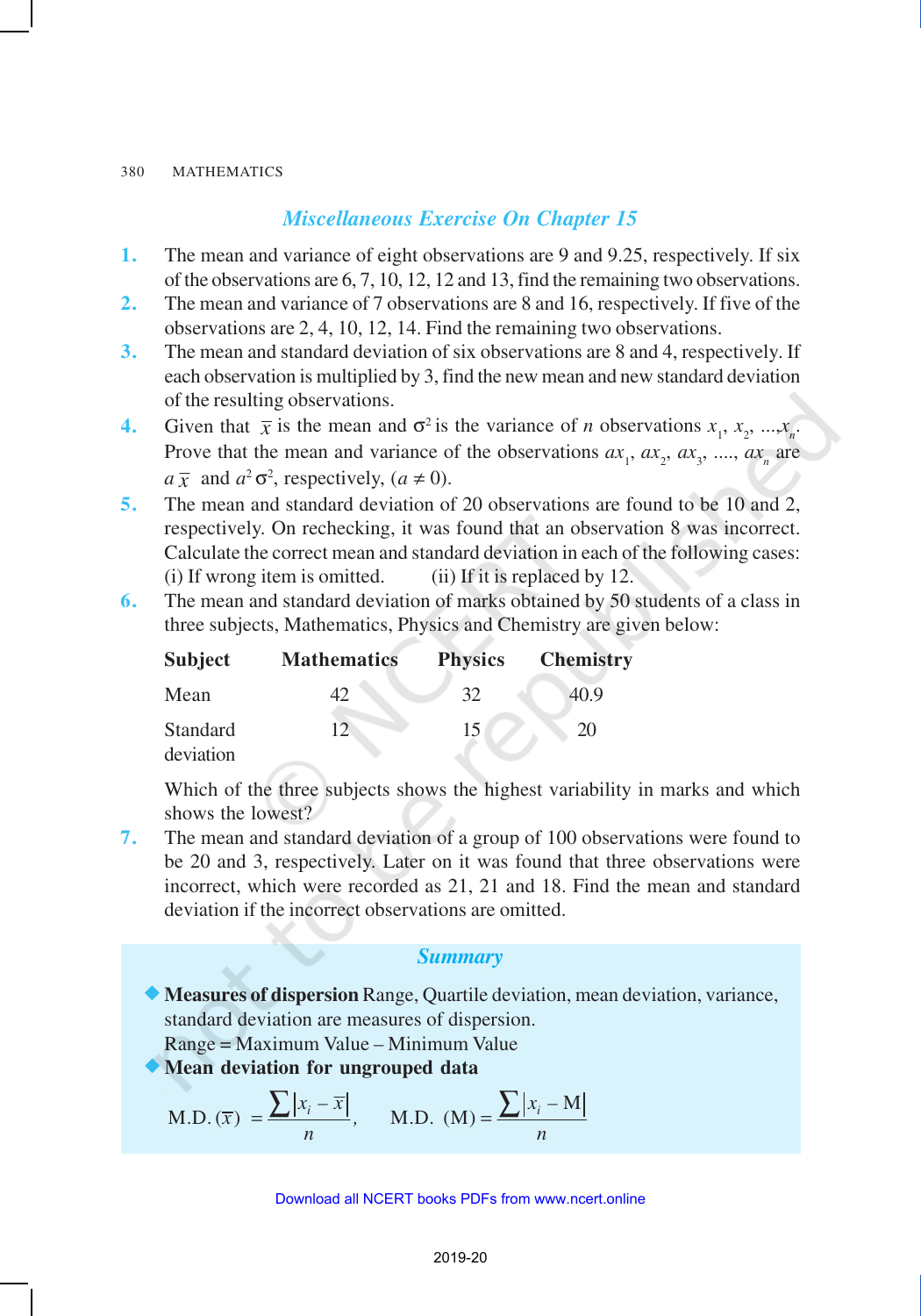®**Mean deviation for grouped data**

M.D. 
$$
(\overline{x}) = \frac{\sum f_i |x_i - \overline{x}|}{N}
$$
, M.D.  $(M) = \frac{\sum f_i |x_i - M|}{N}$ , where  $N = \sum f_i$ 

®**Variance and standard deviation for ungrouped data**

$$
\sigma^2 = \frac{1}{n} \sum (x_i - \overline{x})^2, \qquad \sigma = \sqrt{\frac{1}{n} \sum (x_i - \overline{x})^2}
$$

®**Variance and standard deviation of a discrete frequency distribution**

$$
\sigma^2 = \frac{1}{N} \sum f_i (x_i - \overline{x})^2, \qquad \sigma = \sqrt{\frac{1}{N} \sum f_i (x_i - \overline{x})^2}
$$

®**Variance and standard deviation of a continuous frequency distribution**

$$
\sigma^2 = \frac{1}{N} \sum f_i (x_i - \overline{x})^2, \qquad \sigma = \frac{1}{N} \sqrt{N \sum f_i x_i^2 - (\sum f_i x_i)^2}
$$

®**Shortcut method to find variance and standard deviation.**

$$
\sigma^2 = \frac{h^2}{N^2} \left[ N \sum f_i y_i^2 - \left( \sum f_i y_i \right)^2 \right], \sigma = \frac{h}{N} \sqrt{N \sum f_i y_i^2 - \left( \sum f_i y_i \right)^2},
$$

where  $y_i = \frac{x_i - A}{l_i}$  $y_i = \frac{x}{x}$ *h*  $=\frac{x_i-$ 

► Coefficient of variation (C.V.) = 
$$
\frac{\sigma}{\overline{x}} \times 100, \overline{x} \neq 0.
$$

For series with equal means, the series with lesser standard deviation is more consistent or less scattered.

## *Historical Note*

'Statistics' is derived from the Latin word 'status' which means a political state. This suggests that statistics is as old as human civilisation. In the year 3050 B.C., perhaps the first census was held in Egypt. In India also, about 2000 years ago, we had an efficient system of collecting administrative statistics, particularly, during the regime of Chandra Gupta Maurya (324-300 B.C.). The system of collecting data related to births and deaths is mentioned in Kautilya's *Arthshastra* (around 300 B.C.) A detailed account of administrative surveys conducted during Akbar's regime is given in *Ain-I-Akbari* written by Abul Fazl.